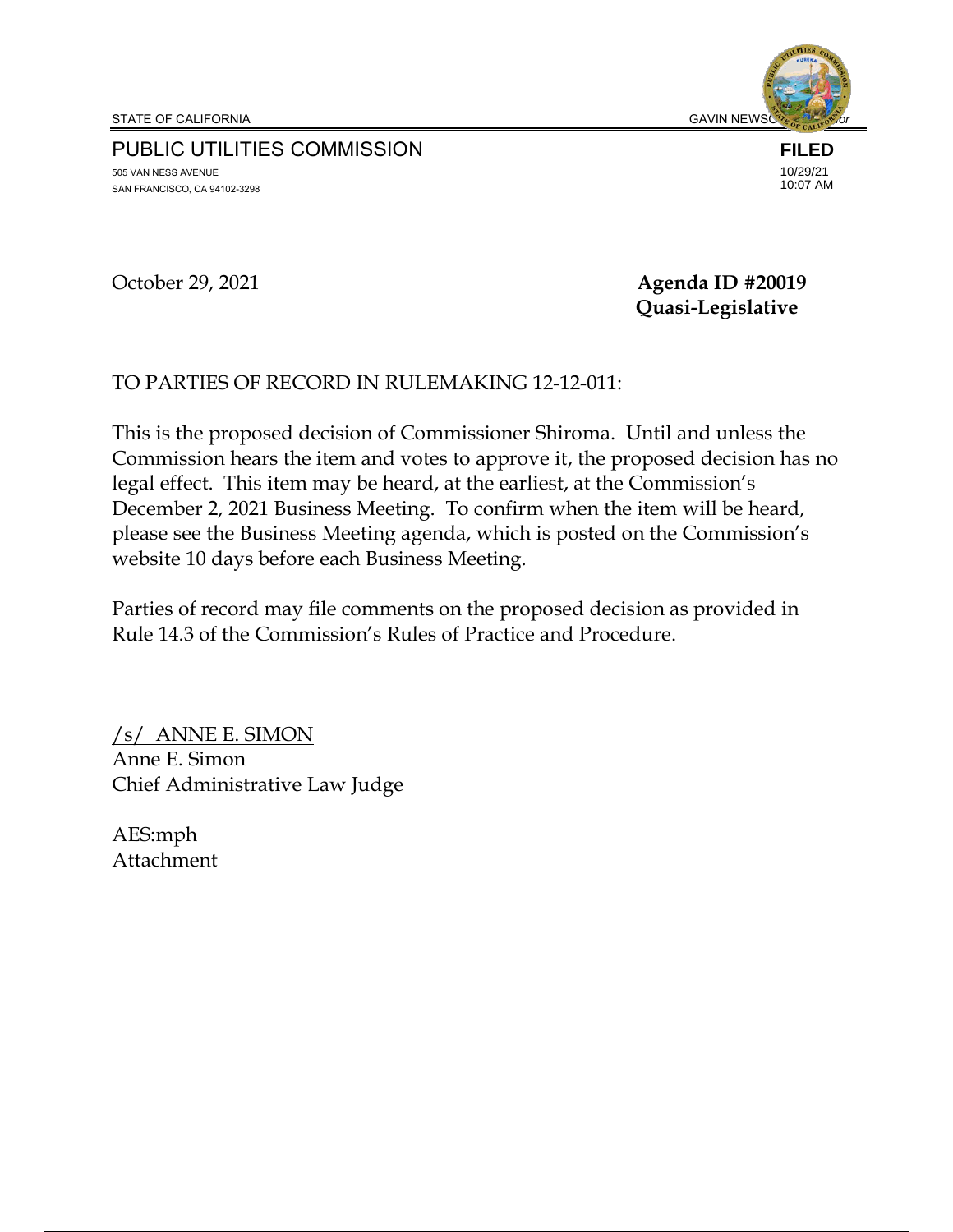# COM/GSH/mph **PROPOSED DECISION Agenda ID #20019**

## Decision **PROPOSED DECISION OF COMMISSIONER SHIROMA (Mailed 10/29/2021)**

#### **BEFORE THE PUBLIC UTILITIES COMMISSION OF THE STATE OF CALIFORNIA**

Order Instituting Rulemaking on Regulations Relating to Passenger Carriers, Ridesharing, and New Online-Enabled Transportation Services.

Rulemaking 12-12-011

### **DECISION ADOPTING THE SETTLEMENT AGREEMENT BETWEEN THE CONSUMER PROTECTION AND ENFORCEMNT DIVISION, UBER TECHNOLOGIES, INC., AND THE RAPE, ABUSE & INCEST NATIONAL NETWORK, INC.**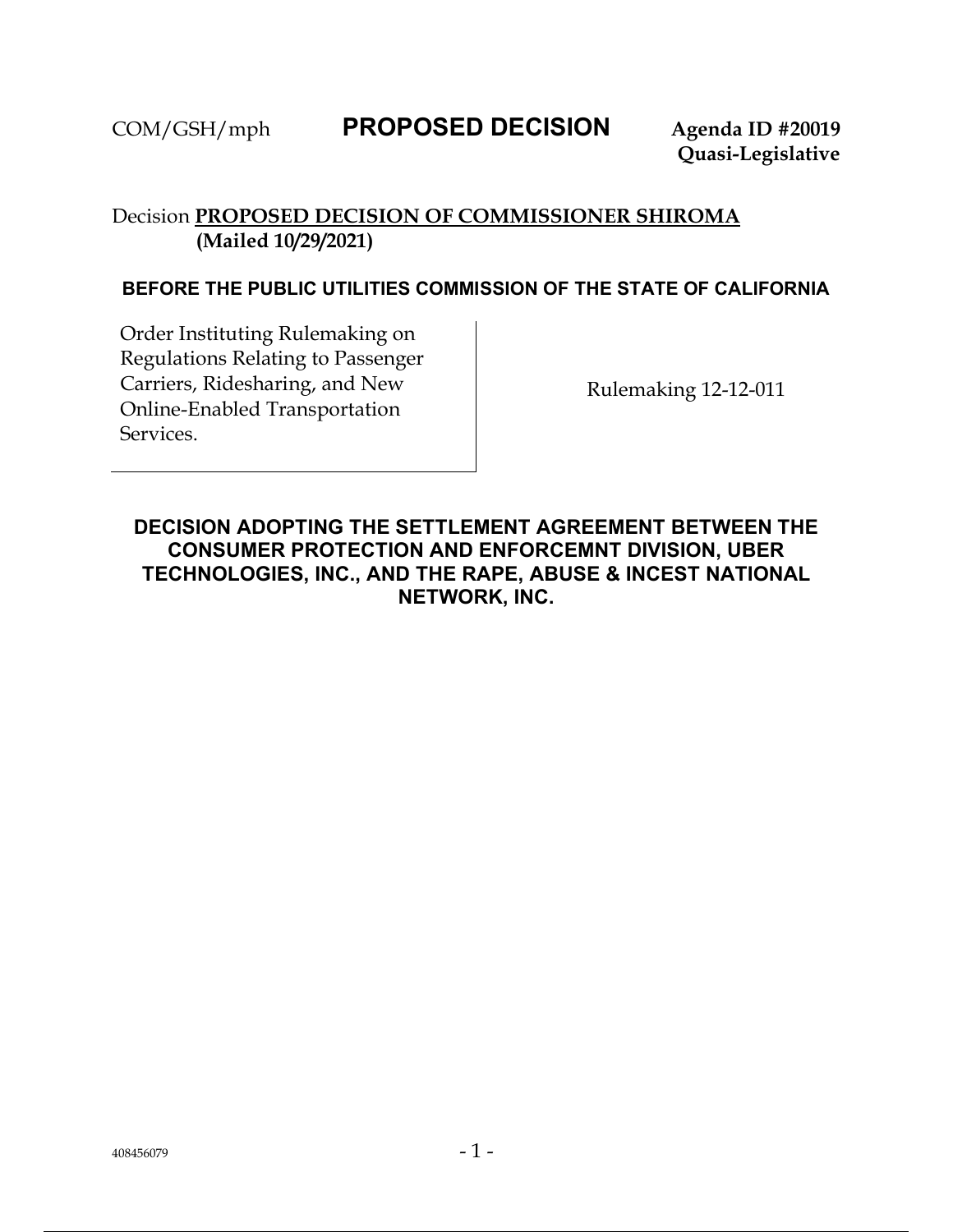# **TABLE OF CONTENTS**

| <b>Title</b> | Page |
|--------------|------|
|              |      |

| DECISION ADOPTING THE SETTLEMENT AGREEMENT BETWEEN THE                               |  |  |  |
|--------------------------------------------------------------------------------------|--|--|--|
| CONSUMER PROTECTION AND ENFORCEMNT DIVISION, UBER                                    |  |  |  |
| TECHNOLOGIES, INC., AND THE RAPE, ABUSE & INCEST NATIONAL                            |  |  |  |
|                                                                                      |  |  |  |
|                                                                                      |  |  |  |
|                                                                                      |  |  |  |
|                                                                                      |  |  |  |
|                                                                                      |  |  |  |
|                                                                                      |  |  |  |
| 2.2.                                                                                 |  |  |  |
| Assigned ALJ's Ruling on Uber's Motion for Reconsideration  7<br>2.2.1.              |  |  |  |
| 2.2.2.                                                                               |  |  |  |
| Uber Refused to Answer Questions 1.1., 1.2., 1.4., 2.4.1., 2.4.2., 2.4.3.,<br>2.2.3. |  |  |  |
|                                                                                      |  |  |  |
| Uber Refused to Submit the Information Responsive to Questions<br>2.2.4.             |  |  |  |
| 2.4.1., 2.4.2., 2.4.3., and 2.4.4. Under Seal as Required by the January             |  |  |  |
|                                                                                      |  |  |  |
| 2.2.5.                                                                               |  |  |  |
| Assigned Administrative Law Judge Order to Show Cause 11<br>2.2.6.                   |  |  |  |
| 2.2.7.                                                                               |  |  |  |
| 2.2.8.                                                                               |  |  |  |
| 2.2.9.                                                                               |  |  |  |
|                                                                                      |  |  |  |
| Discussion: The Standards for Approval of a Settlement Agreement  16<br>3.           |  |  |  |
| 3.1.                                                                                 |  |  |  |
| The Standard if All Parties Support the Settlement Agreement  16<br>3.2.             |  |  |  |
| The Standard if the Settlement Agreement Includes a Penalty or Fine 17<br>3.3.       |  |  |  |
|                                                                                      |  |  |  |
| 3.3.2.                                                                               |  |  |  |
| 3.3.3.                                                                               |  |  |  |
| 3.3.4.                                                                               |  |  |  |
| 3.3.5.                                                                               |  |  |  |
| Application of the Settlement Agreement Approval Standards to the Facts . 20<br>4.   |  |  |  |
| The Settlement Agreement is Reasonable in Light of the Whole Record. 20<br>4.1.      |  |  |  |
| The Settlement Agreement is Consistent with the Law  21<br>4.2.                      |  |  |  |
| 4.3.                                                                                 |  |  |  |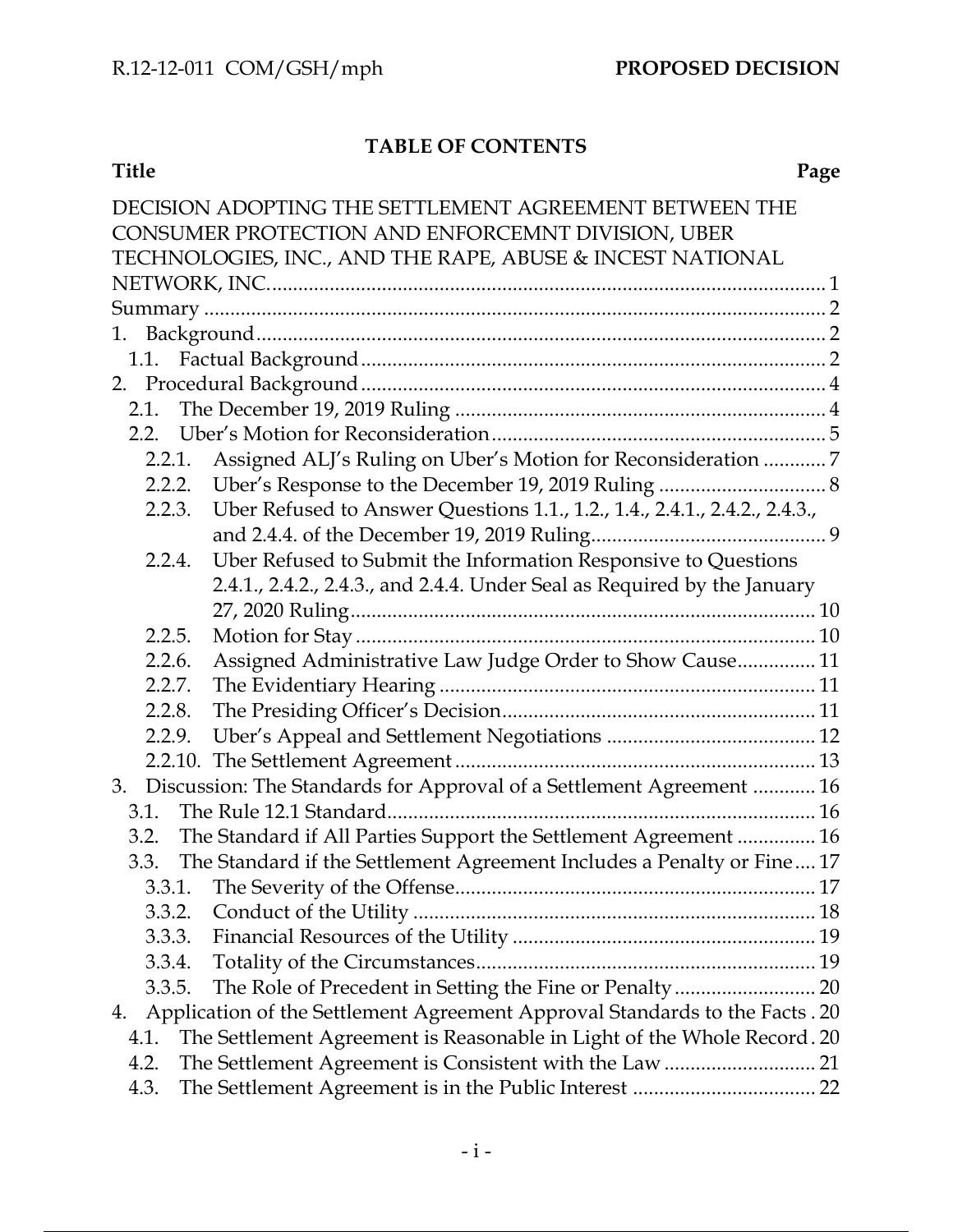|    | 4.3.1. | The Settlement Agreement Recognizes the Commission's Broad                 |  |
|----|--------|----------------------------------------------------------------------------|--|
|    |        |                                                                            |  |
|    | 4.3.2. | The Settlement Agreement Provides a Pathway for Compliance with            |  |
|    |        |                                                                            |  |
|    | 4.3.3. | The \$9,150,000.00 Payment is in the Public Interest  26                   |  |
|    | 4.3.4. | The Settlement Agreement Promotes Greater Transparency into the            |  |
|    |        |                                                                            |  |
|    | 4.3.5. | The Settlement Agreement Adds Additional Protections for Victims           |  |
|    |        |                                                                            |  |
|    | 4.3.6. | The Settlement Agreement Protects Claims of Employee Privacy  30           |  |
|    | 4.3.7. | The Settlement Agreement Commands the Unanimous Support of the             |  |
|    |        |                                                                            |  |
| 5. |        | The Sponsoring Parties are Fairly Reflective of the Affected Interests  31 |  |
| 6. |        | The Settlement Agreement does not Contravene Statutory Provisions or Prior |  |
|    |        |                                                                            |  |
|    | 6.1.   | The Settlement Agreement Conveys Sufficient Information to Permit the      |  |
|    |        |                                                                            |  |
| 7. |        | The Settlement Agreement's Penalty Payment is Consistent with Commission   |  |
|    |        |                                                                            |  |
|    |        |                                                                            |  |
|    |        |                                                                            |  |
|    |        |                                                                            |  |
|    |        |                                                                            |  |
|    | 7.1.4. |                                                                            |  |
| 8. |        |                                                                            |  |
| 9. |        |                                                                            |  |
|    |        |                                                                            |  |
|    |        |                                                                            |  |
|    |        |                                                                            |  |
|    |        |                                                                            |  |
|    |        |                                                                            |  |

# **Attachment A**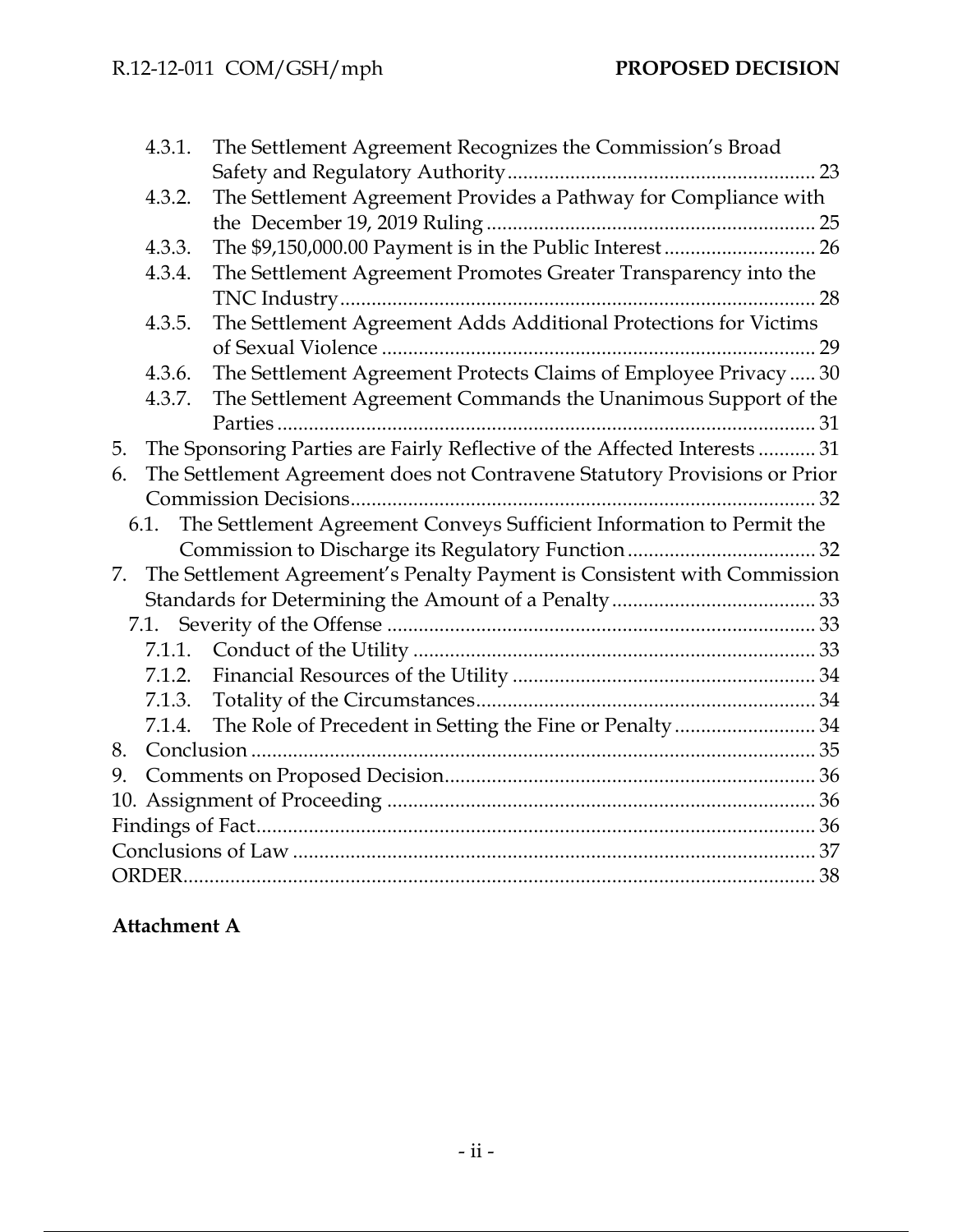#### **DECISION ADOPTING THE SETTLEMENT AGREEMENT BETWEEN THE CONSUMER PROTECTION AND ENFORCEMNT DIVISION, UBER TECHNOLOGIES, INC., AND THE RAPE, ABUSE & INCEST NATIONAL NETWORK, INC.**

#### **Summary**

This decision adopts the Settlement Agreement between the Commission's Consumer Protection and Enforcement Division, Uber Technologies, Inc. (Uber), and the Rape, Abuse & Incest National Network, Inc., which resolves the order to show cause track of this proceeding as to whether Uber should be fined, penalized, or subject to other regulatory sanctions for refusing to provide information regarding sexual assaults and sexual harassments arising from Uber's passenger services. The Presiding Officer's Decision Imposing Penalties Against Uber Technologies, Inc. for violation the Assigned Administrative Law Judge's December 19, 2019 and January 27, 2020 Rulings Requiring Information Regarding Sexual Assault and Sexual Harassment Claims, and Uber's Appeal therefrom, are both moot and are withdrawn.

This proceeding remains open.

#### **1. Background**

#### **1.1. Factual Background**

The Commission began to assert jurisdiction over Transportation Network Companies ("TNCs") service in 2011-2012, which led to the Commission initiating Rulemaking ("R.") 12-12-011. With the adoption of Decision (D.)13-09-045, the Commission established TNC regulations, rules, and reporting requirements with which each TNC, including Uber Technologies, Inc. (Uber), must comply. This proceeding has remained open, and its scope has expanded in light of the ever-changing TNC business model. The Commission, as part of its regulatory and oversight authority, has sought data from each TNC as to its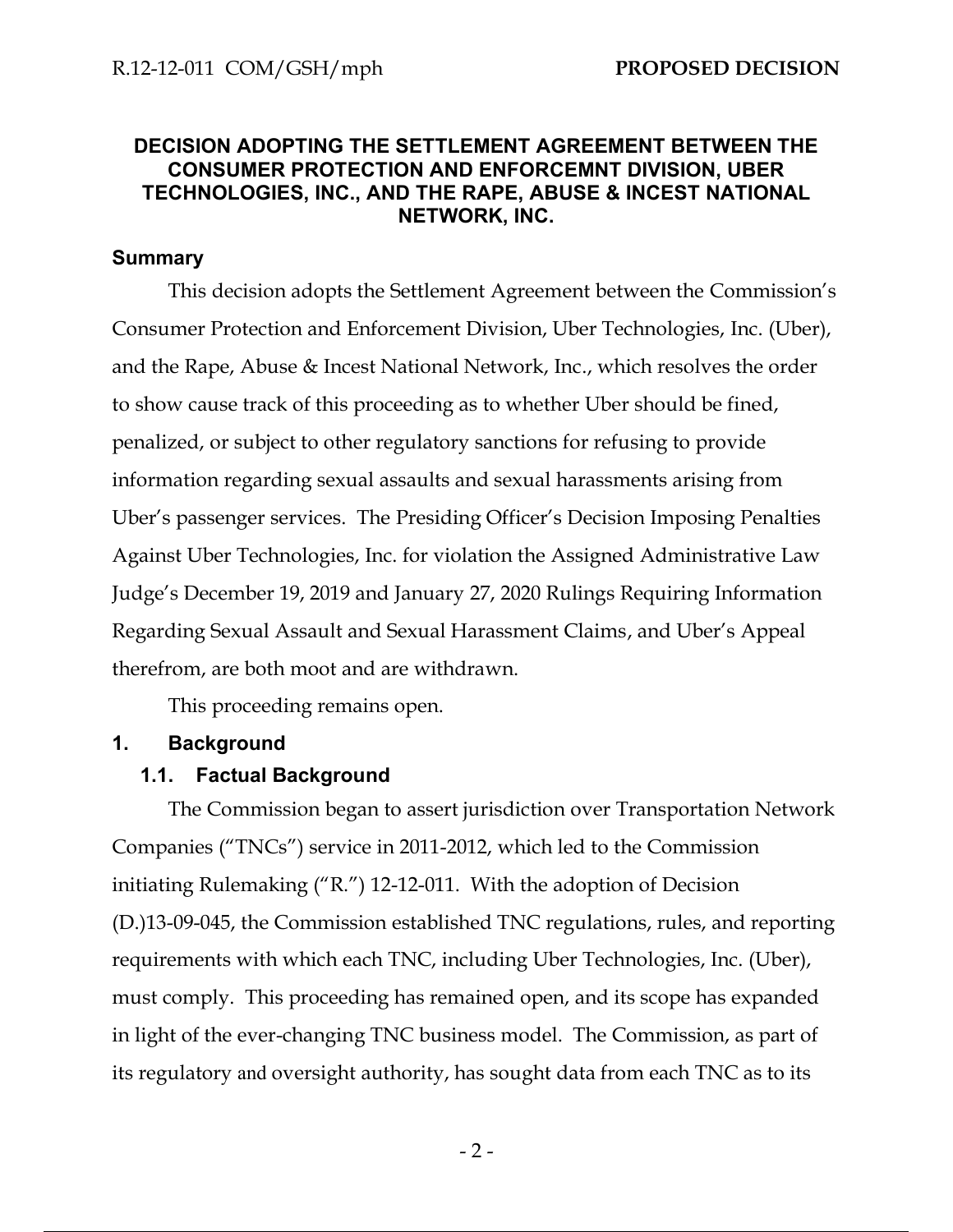transportation services to ensure that these services are being provided safely and equitably.

Pursuant to their regulatory and safety authority, Commission staff, in the Consumer Protection and Enforcement Division, sought information regarding complaints against TNC drivers, particularly those that alleged drivers have behaved in a manner that has endangered the TNC passenger and other members of the driving and riding public. As complaints against TNC drivers concerning sexual harassment, misconduct, and assault were brought to the Commission's attention, the scope of this proceeding was expanded so the Commission could determine how TNCs were investigating TNC driver-related sexual assaults and sexual harassment, and what additional regulations and reporting requirements, if any, should be adopted.

On December 5, 2019, Uber, which operates as both a TNC and a Charterparty Carrier (TCP), released its *US Safety Report* which primarily detailed motor vehicle fatalities, fatal physical assaults, and sexual assault and sexual harassment claims that occurred in 2017 and 2018.<sup>1</sup> The total number of sexual assault and sexual harassment claims for 2017 and 2018 was 5,981. Uber has asserted that the *US Safety Report* has not been referenced in any decisions, to date, in the instant proceeding and is therefore, not relevant.2 However, the fact remains that the *US Safety Report* raises concerns about the safety of passengers who avail themselves of Uber's TNC operations. The safety of all TNC operations is an issue inherent to this proceeding, making the *US Safety Report* a

<sup>1</sup> The *US Safety Report* was introduced into evidence at the Order to Show Cause evidentiary hearing and identified as CPUC-18.

<sup>2</sup> *Verified Statement*, at 30.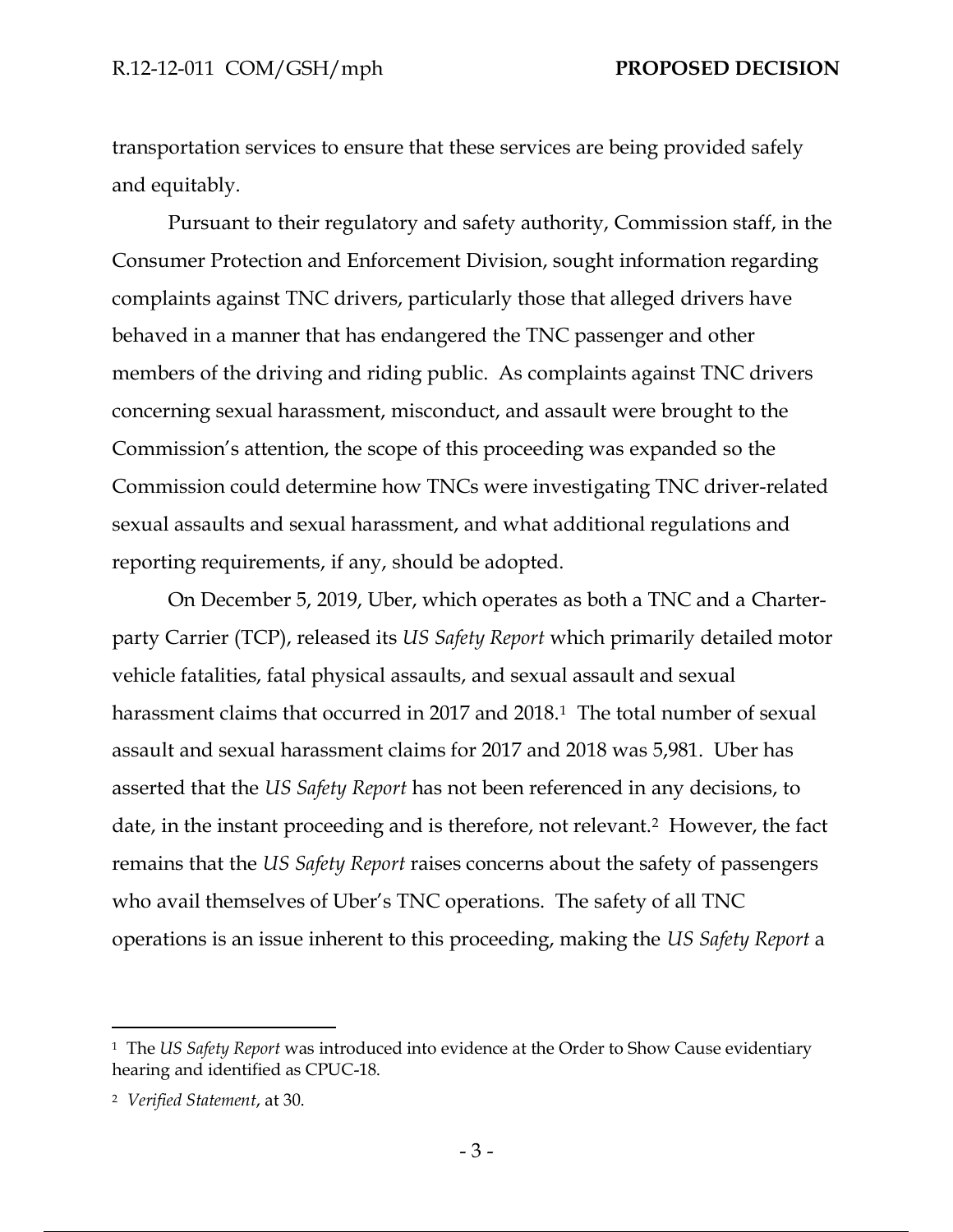relevant area of inquiry by the assigned Commissioner and assigned Administrative Law Judges (ALJs).

## **2. Procedural Background**

## **2.1. The December 19, 2019 Ruling**

Consistent with the Commission's authority regulate TNCs in order to promote optimal rider safety, on December 19, 2019, the assigned ALJ issued a *Ruling* (*December 19, 2019 Ruling*) which ordered Uber to file and serve the *US Safety Report* in the instant proceeding and to answer questions regarding sexual assault and sexual harassment claims relevant to Uber's California transportation operations. The first set of questions dealt with the drafting of the *US Safety Report*:

- 1. Identify (*i.e.* provide the persons full name, job title, contact information, and job responsibilities) all persons employed by Uber who drafted any part of the Safety Report.
- 2. If more than one person wrote the Safety Report, identify which portions of the Safety Report each person drafted.
- 3. Identify all consultants, independent contractors, and/or third parties who drafted any part of the Safety Report.
- 4. Identify all persons who approved the final version of the Safety Report for public dissemination.

The second set of questions dealt with the sexual assault and sexual

harassment claims:

- 1. For each incident of sexual assault and sexual misconduct that occurred in California in 2017, 2018, and 2019:
- a. State the date, time, and place of each incident.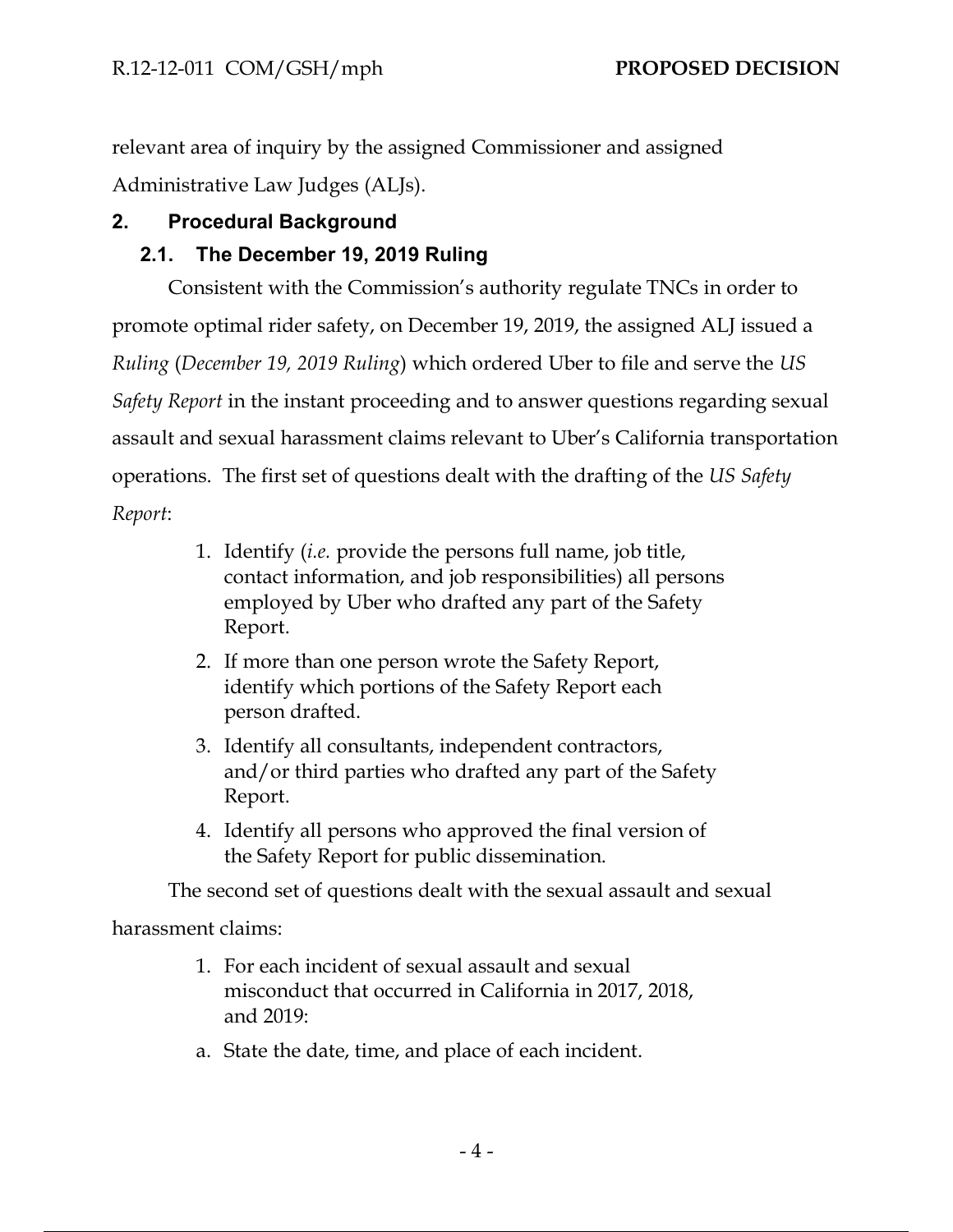- b. Give a detailed description of the circumstances of each incident.
- c. Identify (*i.e*. provide the person's full name and contact information) each witness to each incident.
- d. Identify (*i.e.* provide the person's full name, job title, contact information, and job responsibilities) each person to whom each incident was reported.

Uber was given until January 30, 2020 to file and serve answers to the

questions and to file and produce the *US Safety Report*. Parties could file and

serve responses to Uber's answers by February 20, 2020.

On January 10, 2020, Uber filed a copy of its *US Safety Report* along with a

*Motion for Reconsideration* of the *December 19*, *2019 Ruling*. 3

## **2.2. Uber's Motion for Reconsideration**

In its *Motion for Reconsideration*, Uber raised four major points:

- Uber objects to having to "*publicly* identify and provide (emphasis from Uber)" specific details on every incident of sexual assault in a rulemaking.<sup>4</sup>
- The December 19, 2019 Ruling fails to acknowledge that the data is extremely sensitive, and Uber alleges that untrained individuals will attempt to conduct sexual assault investigations.<sup>5</sup>
- The December 19, 2019 Ruling singles out Uber whereas it should be directed at the entire industry.<sup>6</sup>
- Ordering Uber to file and serve the US Safety Report that is already public is unnecessary.<sup>7</sup>

<sup>3</sup> *Motion for Reconsideration.*

<sup>4</sup> *Id*., at 1.

<sup>5</sup> *Id*., at 2.

<sup>6</sup> *Id*.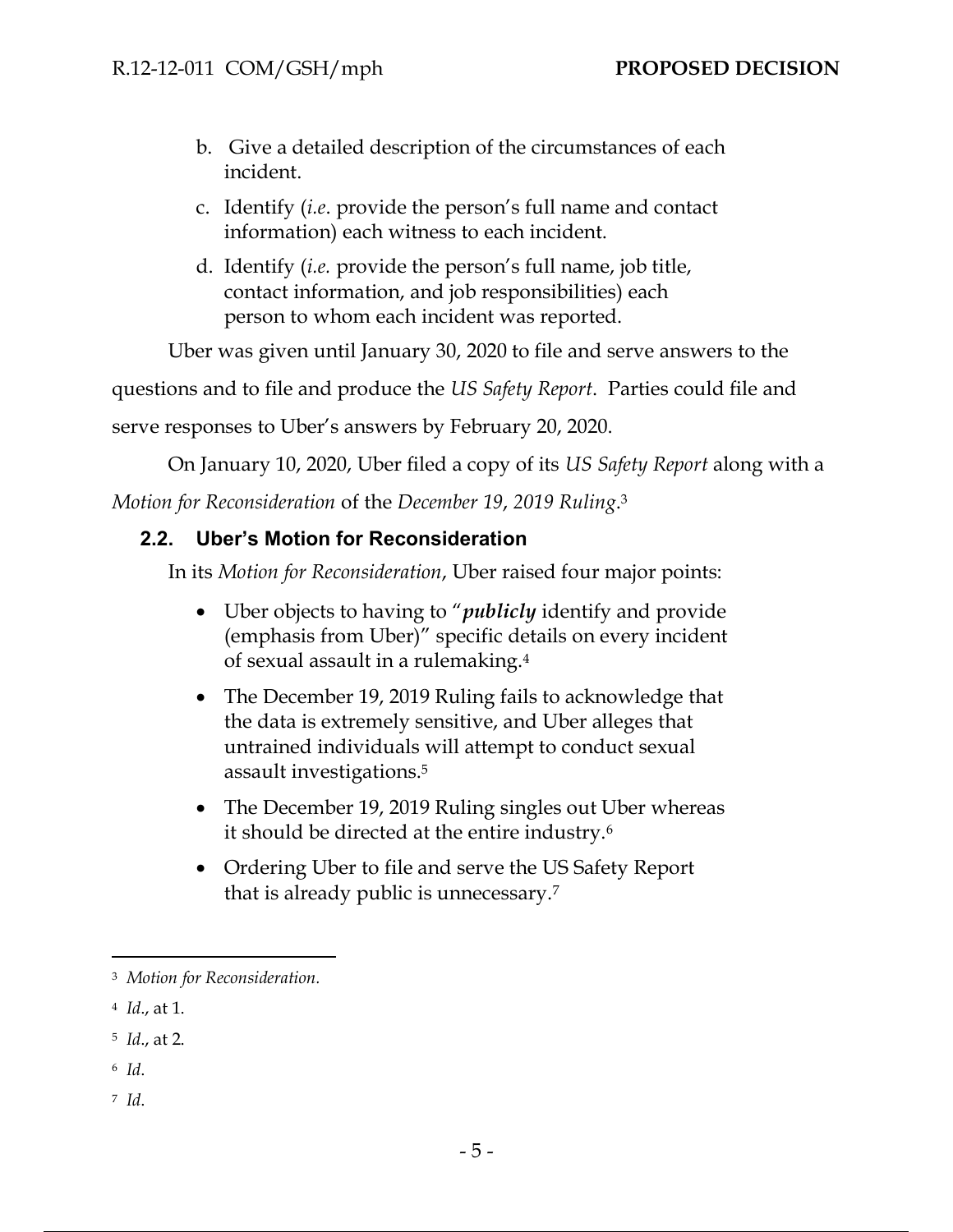Uber provided the following arguments in support of its four major reasons for not providing the sexual assault and sexual harassment information required by the *December 19*, *2019 Ruling*: First, there is no stated legitimate regulatory purpose for demanding specific incident information in the proceeding.8 The California Public Utilities Commission (Commission or CPUC) is not a law enforcement agency that investigates or has experience in sexual assaults.<sup>9</sup>

Second, for a variety of reasons, Uber argues that there should not be public disclosure of, and stakeholder comments on, sexual assaults or information on those who performed the investigations since:

- Victims can be the witnesses and public disclosure may put them in danger and be traumatic for the survivors.<sup>10</sup>
- It is contrary to Penal Code § 293(a) and (b) which requires law enforcement agencies to document in writing that a victim making a report of a sexual offence may request that their name not become a matter of public record.<sup>11</sup>
- Uber may not have a complete accounting of the incident (*e.g*., only one side of the story).<sup>12</sup>
- Public disclosure may discourage other victims from coming forward.<sup>13</sup>
- The *US Safety Report* does not "assess or take any position on whether any reported incidents actually occurred, in whole or part." The safety report may include incidents

<sup>11</sup> *Id*.

<sup>8</sup> *Id*., at 4.

<sup>9</sup> *Id*.

<sup>10</sup> *Id*., at 5.

<sup>12</sup> *Id*., at 6.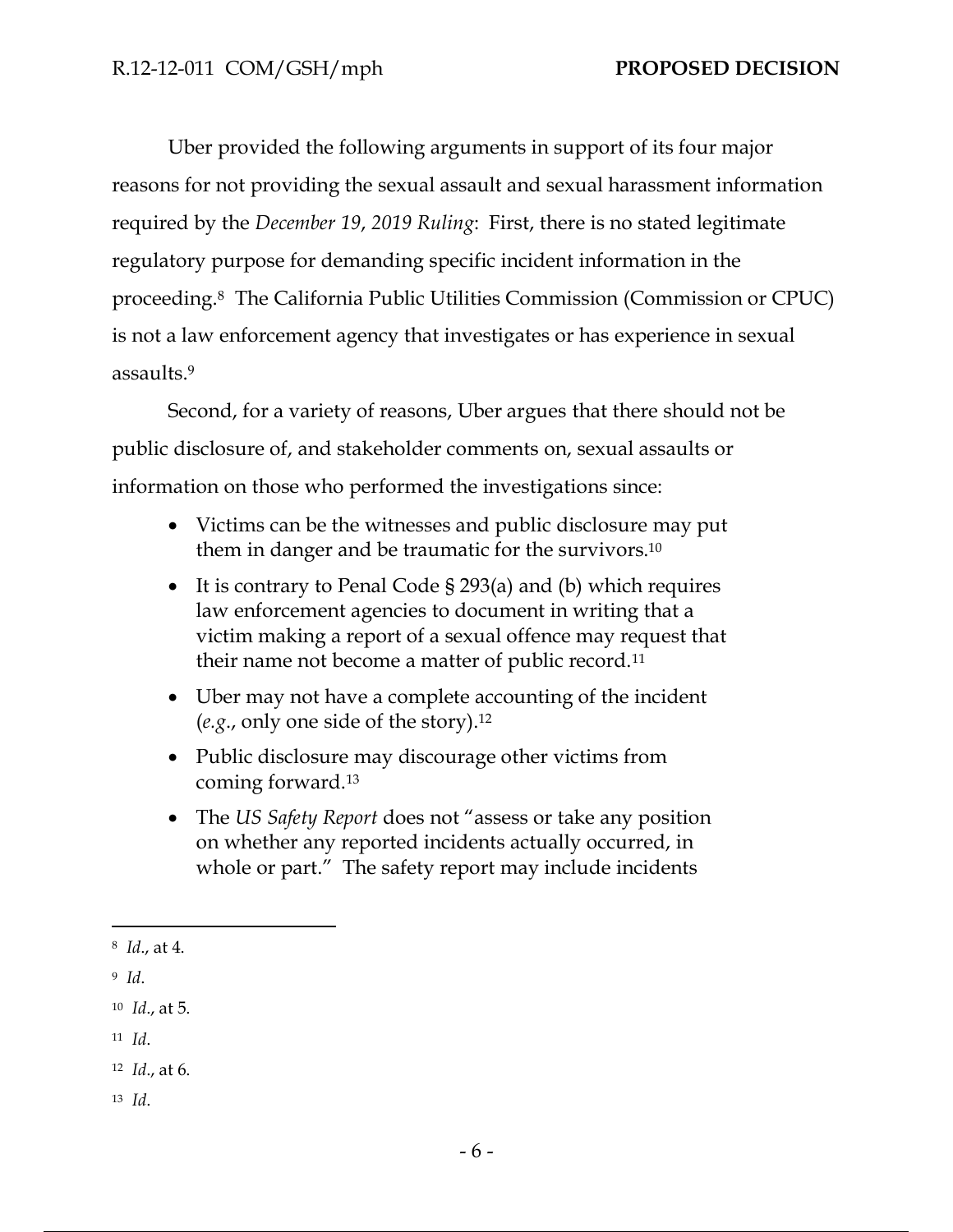where the attacker may not have committed any sexual assault as reported.<sup>14</sup>

Uber also asserts that individuals working on the *US Safety Report* and on Uber's Safety Team have "a reasonable expectation of privacy, and that no regulatory purpose would be achieved by publicly disclosing the identities of these persons.<sup>15</sup>

Third, in Uber's view, any additional Commission staff investigation contravenes victim's rights and may cause additional trauma to survivors. The names would be given to Commission staff without the victim's consent. Some of the victims did not file the report of sexual assaults and confronting an unwilling or unsuspecting victim with past trauma may exacerbate that trauma.16 As an example, Penal Code § 13823.95(b)(1) states that victims who seek an examination in connection with a sexual assault shall not be required to or agree to participate in the criminal justice system.<sup>17</sup>

Finally, Uber claims there is no guarantee that the Commission will maintain the confidentiality of this sensitive data.<sup>18</sup>

### **2.2.1. Assigned ALJ's Ruling on Uber's Motion for Reconsideration**

On January 27, 2020, the assigned ALJ denied Uber's *Motion for Reconsideration*. <sup>19</sup> The *January 27, 2020 Ruling* stated that Uber could have raised its confidentiality concerns by filing a motion for leave pursuant to Rule 11.4 but

<sup>17</sup> *Id*.

<sup>14</sup> *Id*.

<sup>15</sup> *Id*., at 7.

<sup>16</sup> *Id*., at 8.

<sup>18</sup> *Id*., at 10.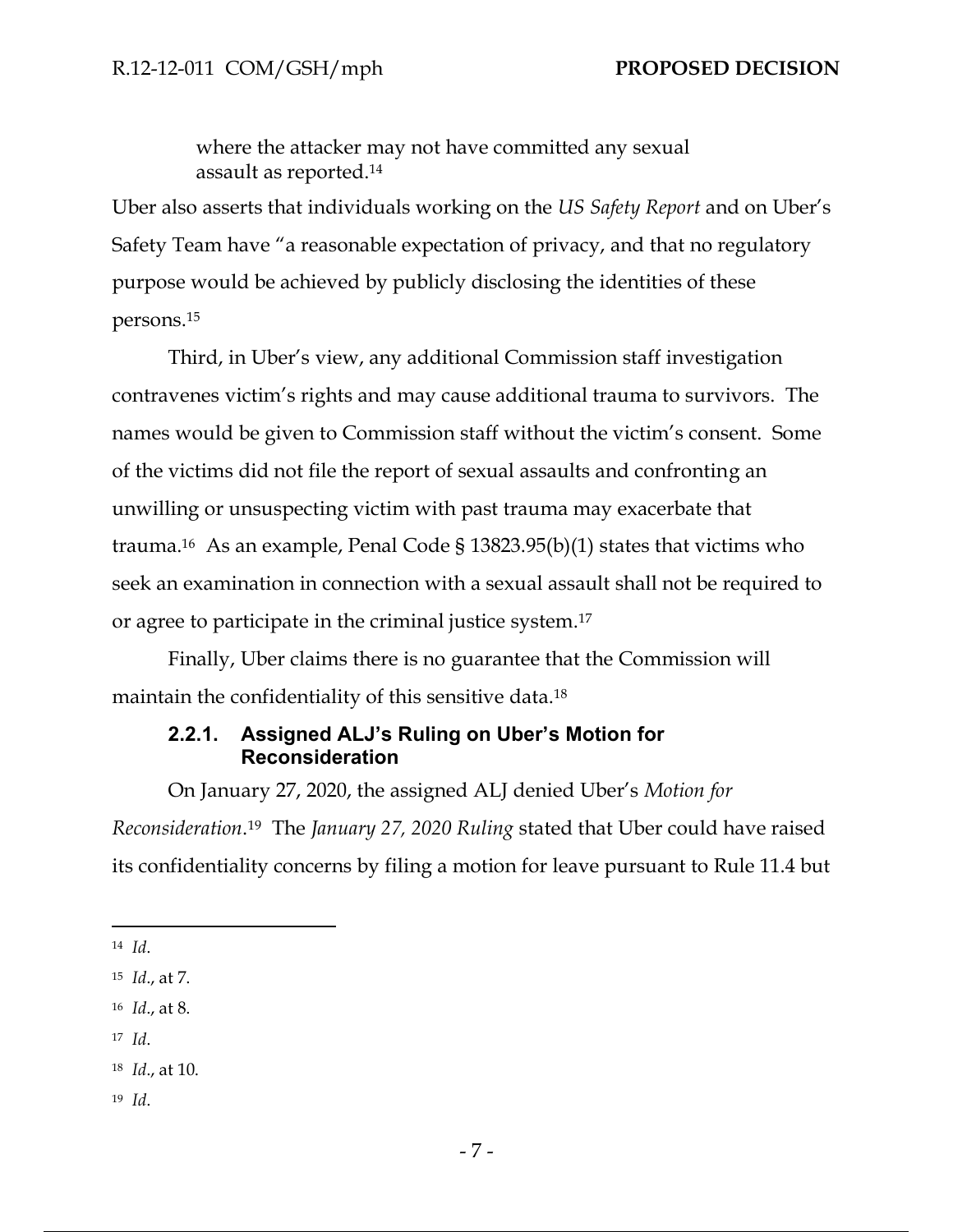chose not to pursue this option. Nonetheless, as a means of accommodating Uber's concerns regarding the sensitivity and potential confidentiality of some of the information sought by the *December 19, 2019 Ruling*, the *January 27, 2020 Ruling* ordered Uber to file under seal the following information:

- The date, time, and location of each assault. (Question 2.4.1.)
- A description of the circumstances of each assault. (Question 2.4.2.)
- The name and contact information for each witness. (Question 2.4.3.)
- The name and contact information of each person to whom the assault was reported. (Question 2.4.4.)

Filing under seal ensures that the names and circumstances surrounding the alleged victims of sexual assaults and sexual harassment that occurred in connection with an Uber-facilitated trip in California would remain confidential. As for the balance of the information sought by the *December 19, 2019 Ruling*, Uber was ordered to file and serve that information publicly.

## **2.2.2. Uber's Response to the December 19, 2019 Ruling**

On January 30, 2020, Uber filed its *Response* to the *December 19, 2019 Ruling.* In its *Response*, Uber stated it received 1,243 reports of sexual assault and sexual harassment within California,**<sup>20</sup>** meaning that California accounted for 21 percent of the 5,981 sexual assault and sexual harassment complaints reported to Uber in 2017-2018 and included in the *US Safety Report*. In its *Response* Uber also objected to a number of the questions and instead filed a second *Motion for Reconsideration* that raised many of the same arguments that it raised in its first *Motion for Reconsideration*, along with a *Motion for Ruling Staying Certain* 

<sup>20</sup> *Response,* at 5.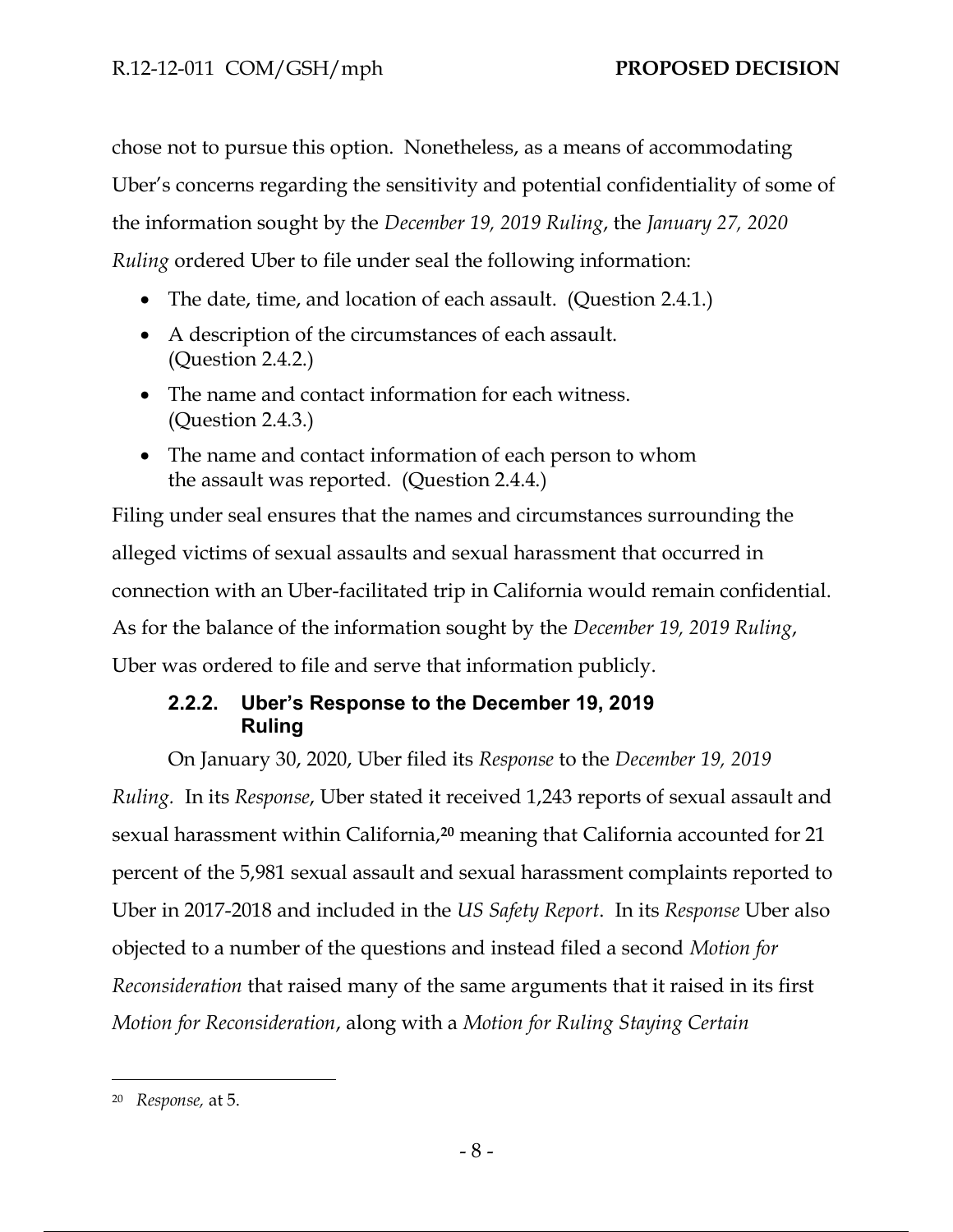*Requirements of the December 19, 2019 ALJ Ruling Ordering Uber Technologies, Inc. to File and Serve its US Safety Report* (*Motion for Stay*).

## **2.2.3. Uber Refused to Answer Questions 1.1., 1.2., 1.4., 2.4.1., 2.4.2., 2.4.3., and 2.4.4. of the December 19, 2019 Ruling**

Questions 1.1., 1.2., and 1.4. requested that Uber provide:

a. The identity of the persons involved in drafting and approving the US Safety Report (Questions 1.1., 1.2., and 1.4.)

Uber objected to these questions on the grounds that "employees have a reasonable expectation of privacy to not have their names and contact information shared on an almost 300 person service list."21 Uber also objected on the grounds that the Commission "has failed to even attempt to articulate a regulatory purpose by publicly disclosing and having stakeholders comment on their names, titles, contact information, and how these employees performed their jobs related to the drafting of the Safety Report."<sup>22</sup>

Questions 2.4.1., 2.4.2., 2.4.3., and 2.4.4. requested that Uber provide:

b. Data on Sexual Assault and Sexual Harassment **Complaints** 

Uber objected to providing specific data on the witnesses, including the identity of victims, date, time, and location of each incident, a detailed description of the circumstances of each incident, each witness to each incident, and the persons at Uber or elsewhere to whom each incident was reported. Uber asserted, as it had done so in its first *Motion for Reconsideration* and that public disclosure of this information would be "unconscionable" as it would "further violate people who

<sup>21</sup> *Id*., at 2.

<sup>22</sup> *Id*.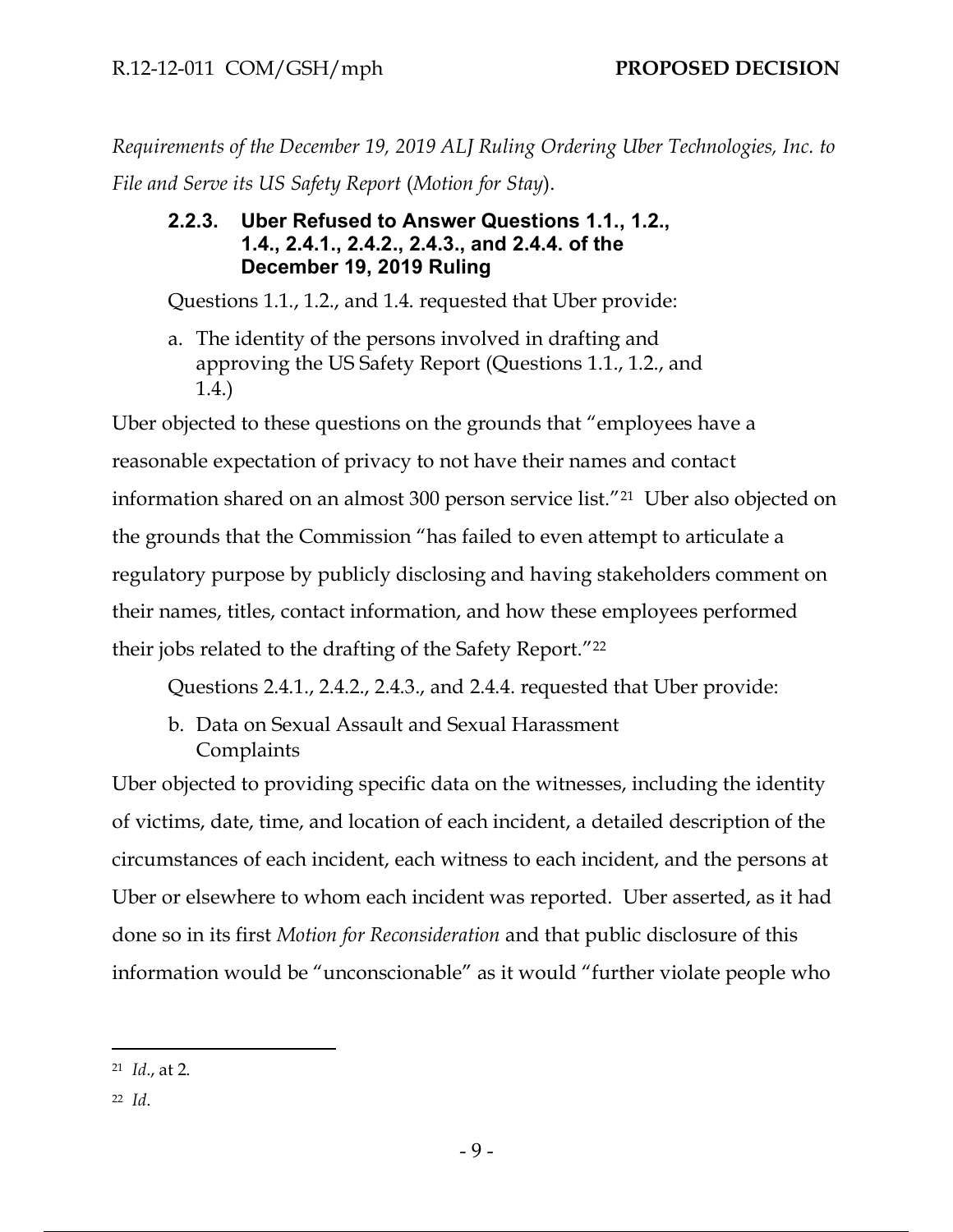have already been victimized."<sup>23</sup> Uber further asserted that identifying witnesses would put the victims "in additional danger from their attackers, invites public scrutiny into potentially traumatic and serious episodes for these victims, and would result in ruinous consequences to recovering survivors."24 The balance of Uber's objections are a repetition of the objections raised in its first *Motion for Reconsideration.*

#### **2.2.4. Uber Refused to Submit the Information Responsive to Questions 2.4.1., 2.4.2., 2.4.3., and 2.4.4. Under Seal as Required by the January 27, 2020 Ruling**

In response to Uber's claim that the public disclosure of information regarding sexual assaults and sexual harassments may have harmful consequences for the alleged victims, the *January 27, 2020 Ruling* instructed Uber to file its responses to Questions 2.4.1., 2.4.2., 2.4.3., and 2.4.4. under seal. Uber refused to follow this order and avail itself of a process that the Commission has utilized for decades to protect alleged confidential information.

## **2.2.5. Motion for Stay**

Uber filed a *Motion for Stay* having to comply with the *December 19, 2019 Ruling's* questions on the details of the sexual assaults and witness identities, and the identities of the persons that worked and approved *US Safety Report*. Uber stated that it meets the four-part test for a stay that the Commission established in Decision (D.) 07-08-034.

<sup>23</sup> *Id*., at 6.

<sup>24</sup> *Id*.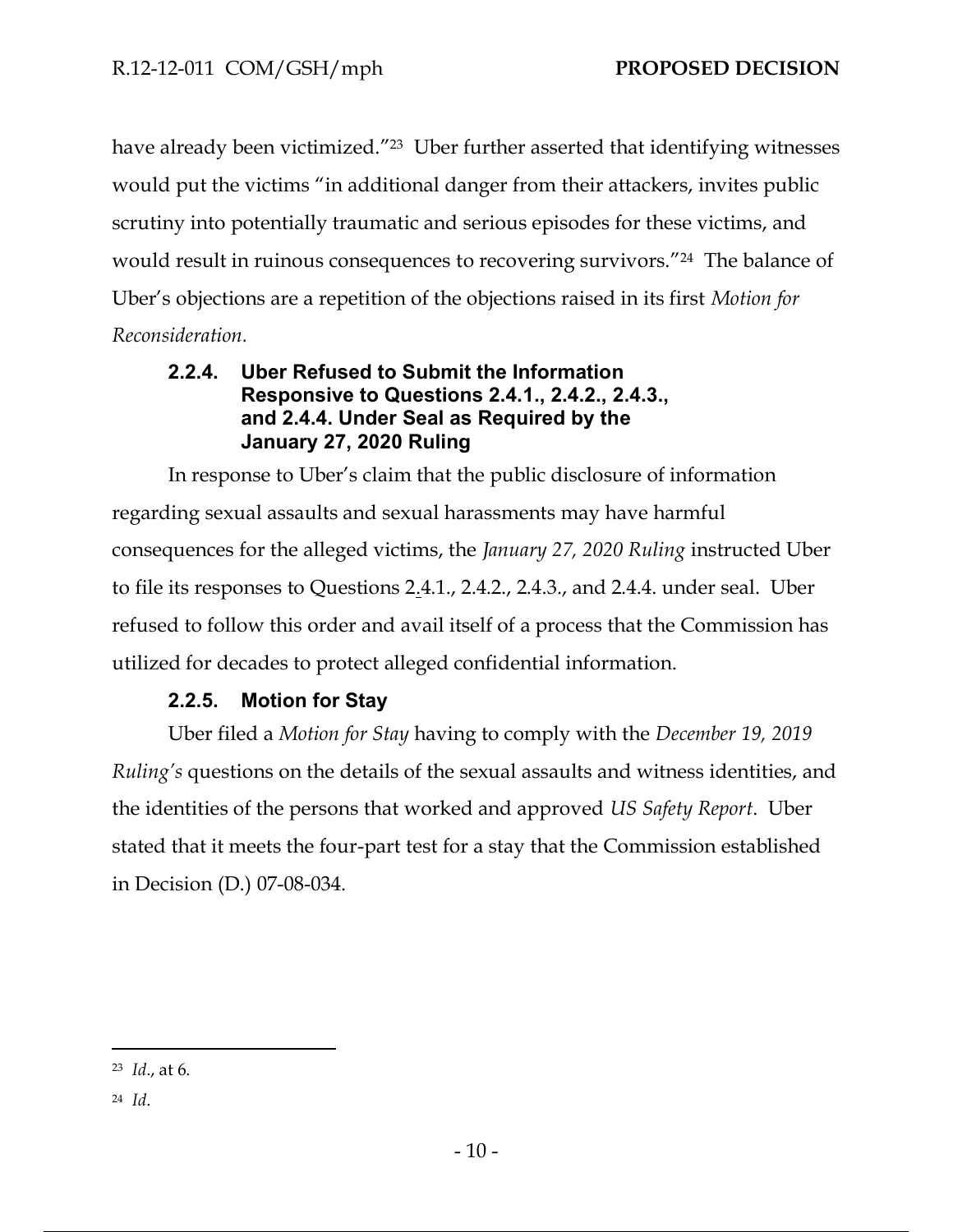### **2.2.6. Assigned Administrative Law Judge Order to Show Cause**

On July 27, 2020, the Assigned Administrative Law Judge (ALJ) (Robert M. Mason III) issued an *Order to Show Cause* (*OSC*) which directed Uber to file a verified statement on August 21, 2020, and to appear at an evidentiary hearing on September 1, 2020 to show cause why it should not be fined, penalized, and/or subject to other regulatory sanctions for failing to comply with the *December 19, 2019* and *January 27, 2020 Rulings*. <sup>25</sup> Uber complied with the filing deadline for the *Verified Statement*. 26

## **2.2.7. The Evidentiary Hearing**

The OSC hearing was conducted *via* Webex on September 1, 2020. Assigned Commissioner Shiroma appeared and participated in the hearing. Appearing for Uber were Uber's counsel (Messrs. Vidhya Prabhakaran and Robert Maguire) and Uber's witness, Ms. Tracey Breeden, who is Uber's Head of Safety and Gender-Based Violence Operations. Mr. Prabhakaran also served as a witness for Uber.

The matter was deemed submitted as of September 1, 2020.

# **2.2.8. The Presiding Officer's Decision**

On December 14, 2020, the Judge Mason issued his *Presiding Officer's Decision* (POD) which found that Uber refused, without any legitimate legal or

<sup>25</sup> Because of some procedural issues that Uber raised in its *Motion for Reassignment*, on August 20, 2020, the Assigned Commissioner issued her *Order to Show Cause* which, among other things, assigned ALJ Mason as the Presiding Officer for purposes of holding the September 1, 2020 evidentiary hearing and resolving the issues attendant to Uber's failure to comply with the *December 19, 2019* and *January 27, 2020 Rulings*.

<sup>26</sup> Prior to compliance with the verified statement deadline, Uber filed a *Motion Requesting Alternative Dispute Resolution, Notice and Clarification of the July 27, 2020 Ruling, and Postponement of the Procedural Schedule*. The assigned ALJ provided a response to this *Motion* on August 20, 2020 which refused to delay the procedural schedule and advised that alternative dispute resolution would be discussed at the September 1, 2020 evidentiary hearing.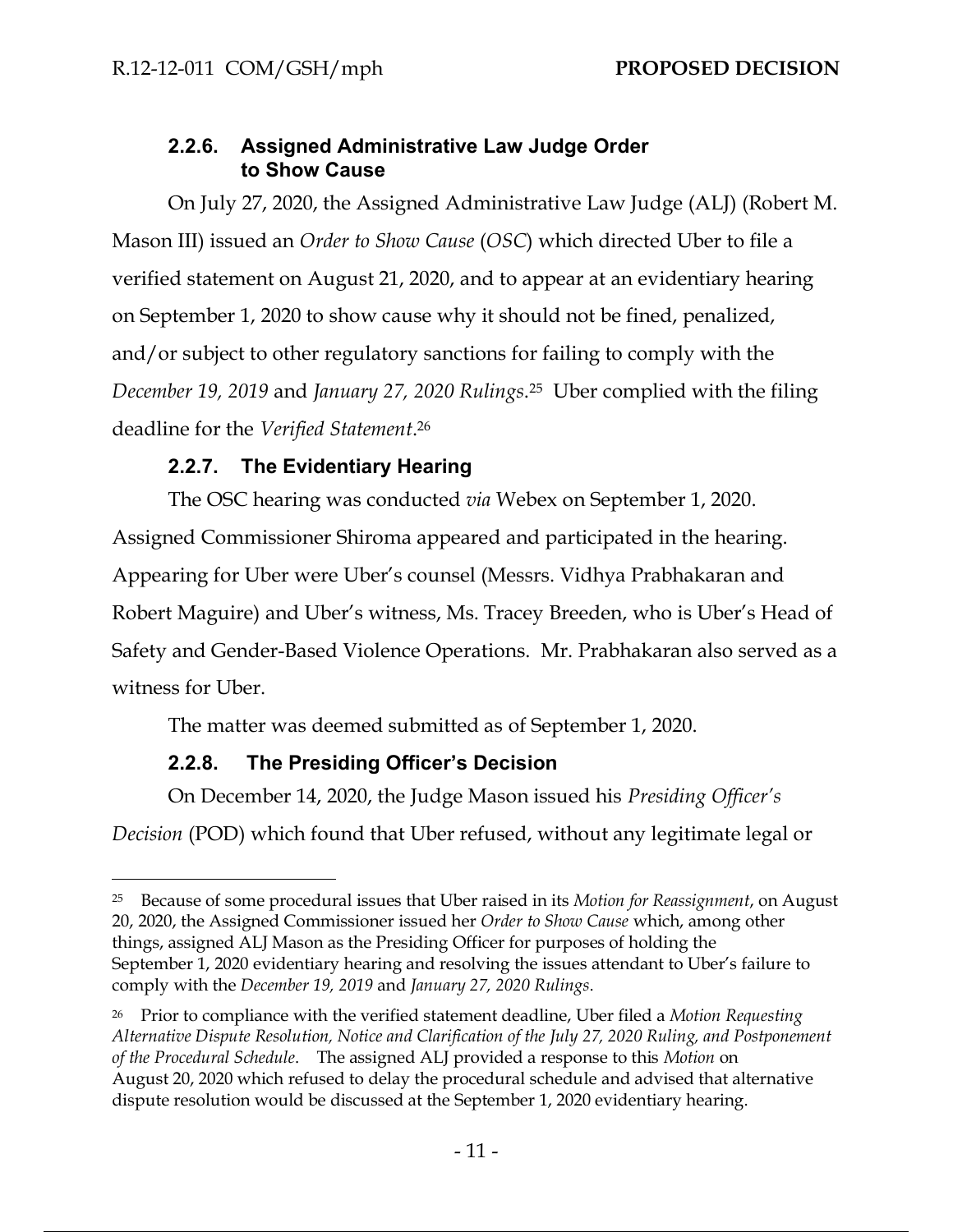factual grounds, to comply with his *December 19, 2019* and *January 27, 2020 Rulings.* As a result of this defiance of the Commission's regulatory authority, *the Presiding Officer's Decision* concluded that Uber violated Rule 1.1 of the Commission's Rules of Practice and Procedure (Rules), as well as Public Utilities Code Sections 5378(a) and (b), and 5415, and should be penalized in the amount of \$59,085,000.00. The *Presiding Officer's Decision* recommended that Uber's permits to operate as a TNC and a TCP be suspended if Uber failed to perform all of the following tasks by the deadline imposed: (1) pay the penalty amount in full; (2) comply with the Assigned Administrative Law Judge's Rulings dated December 19, 2019 and January 27, 2020 within 30 days from the date this decision is issued; and (3) work with Commission staff in the Consumer Protection and Enforcement Division, Transportation Enforcement Branch to develop a code or numbering system to substantially comply with the assigned ALJ ruling as a substitute for the actual names and other personally identifiable information requested in order to allow the Commission to conduct its regulatory functions.

#### **2.2.9. Uber's Appeal and Settlement Negotiations**

On January 13, 2021, Uber filed its *Appeal of the Presiding Officer's Decision Imposing Penalties Against Uber Technologies, Inc*. <sup>27</sup> As part of its Appeal, Uber renewed its request to participate in some form of alternative dispute resolution to resolve the issues raised in the *Presiding Officer's Decision* and Uber's *Appeal*.

On February 22, 2021, the assigned ALJ granted Uber's *Motion Requesting ADR*. In his *ADR Ruling*, the assigned ALJ identified the following topics to be addressed:

<sup>27</sup> Two days prior, The Rape, Abuse & Incest National Network (RAINN) also filed an *Appeal from the Presiding Officer's Decision*.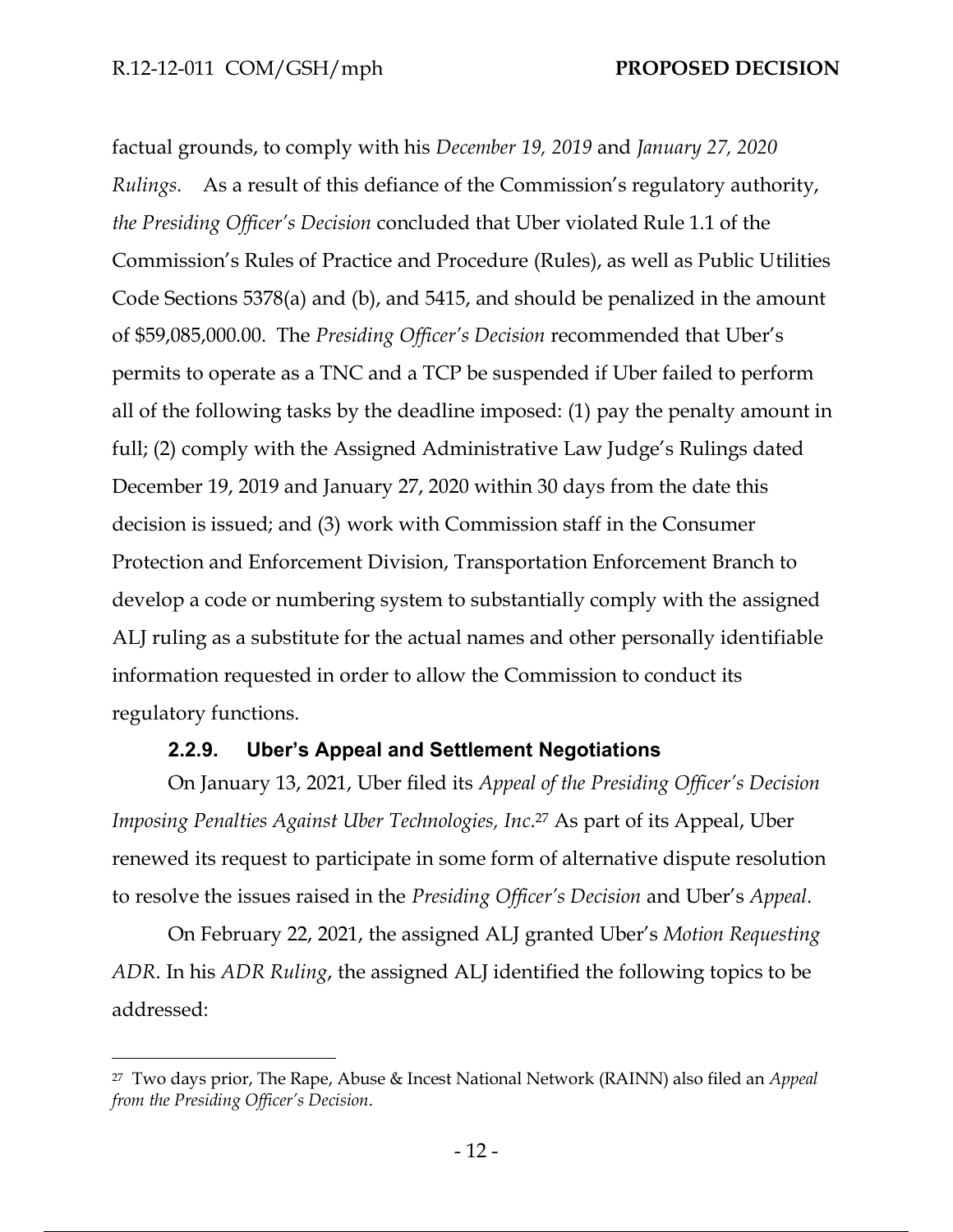- How to provide to the Commission information about the authorship of Uber's US Safety Report (Questions 1.1., 1.2., and 1.4. from the December 19, 2019 Ruling) in a manner that best protects the claims of employee privacy;
- How to provide to the Commission information about sexual assaults and sexual harassment (Questions 2.4.1., 2.4.2., 2.4.3., and 2.4.4. from the December 19, 2019 Ruling) in a manner that best protects the claims of privacy of personally identifiable information;
- What monetary amount, if any, Uber should pay as part of a joint settlement; and
- What other regulatory sanctions, if any, should be imposed on Uber.

The assigned ALJ also invited RAINN to participate in the ADR process.

On March 8, 2021, Assistant Chief ALJ Kimberly Kim and ALJ Charles

Ferguson were assigned as mediators for this ADR and CPED was directed to

participate in the ADR, along with its counsel. From March through July 2021,

CPED, Uber, and RAINN (the Parties) participated in what they termed "a nonstop marathon of negotiation," assisted by the mediators. Ultimately the Parties reached the instant Settlement Agreement resolving the issues outlined by the assigned ALJ in the *ADR Ruling*.

#### **2.2.10. The Settlement Agreement**

On July 15, 2021, CPED, Uber, and RAINN filed a *Joint Motion for Adoption of a Settlement Agreement*, a copy of which is attached to this decision as Attachment A. The salient terms of the Settlement Agreement are summarized below:

- A. Uber acknowledges and affirms:
	- (1) The Commission has broad authority to protect public safety and specifically to regulate charter-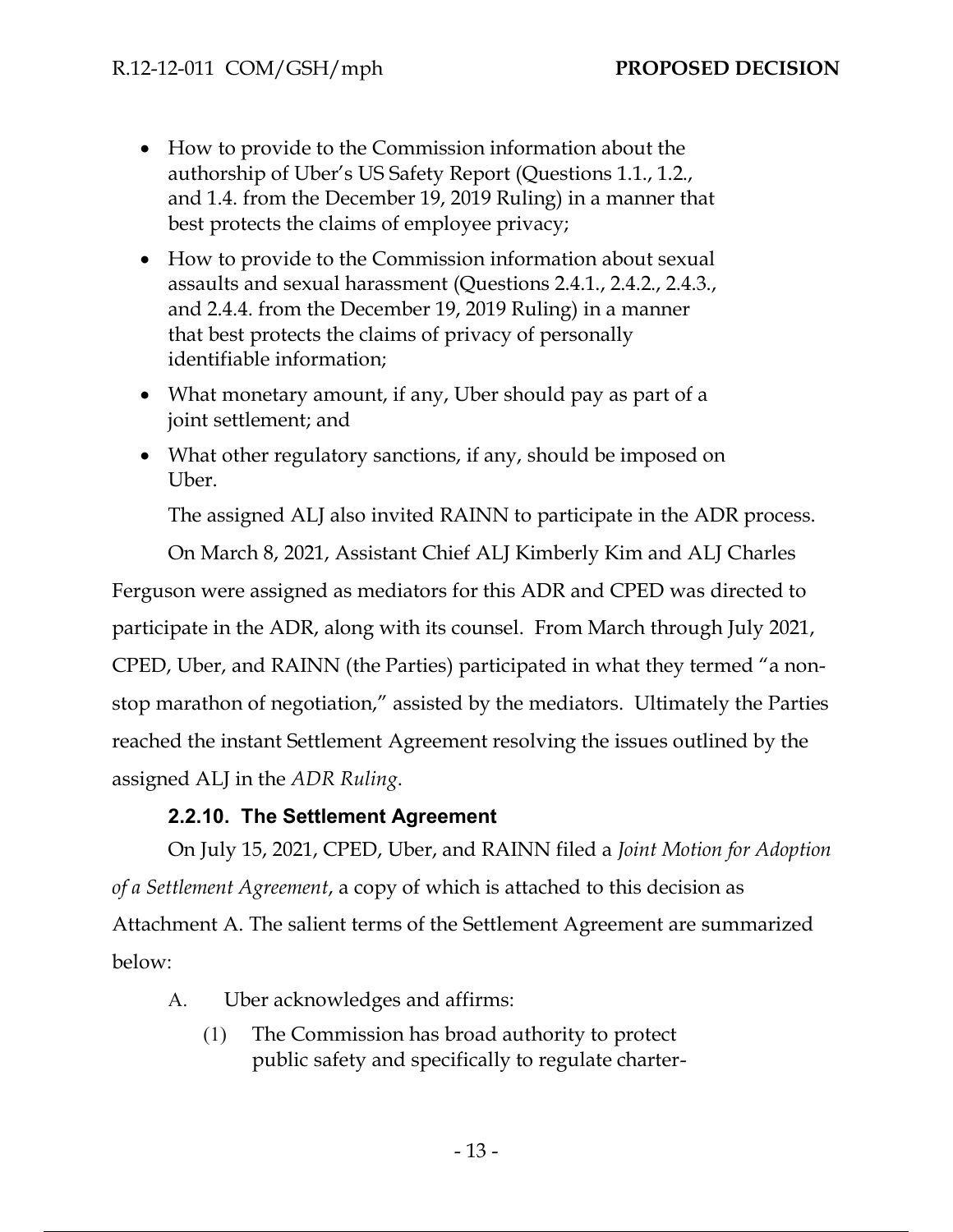party carriers like Uber pursuant to the Public Utilities Code;**<sup>28</sup>**

- (2) Uber must "maintain the respect due to the Commission, members of the Commission and its Administrative Law Judges" pursuant to Rule 1.1;**<sup>29</sup>** and,
- (3) Uber shall abide by Public Utilities Code section 314(a) with respect to the examination of its agents and employees.**<sup>30</sup>**
- B. Uber agrees to pay \$150,000.00 (One Hundred and Fifty Thousand Dollars) (the "Settlement Fine Payment").**<sup>31</sup>**
- C. Uber agrees to deposit with the Commission \$9,000,000.00 (Nine Million Dollars) in funding to support safety initiatives directly promoting the public interests at the heart of the R.12-12-011 (the "Safety Settlement Funds") which includes:
	- (1) Contribution of \$5,000,000.00 (Five Million Dollars) of the Safety Settlement Funds to the California Victim's Compensation Fund for the compensation of victims of sexual violence and violence; and
	- (2) Allocation of the remaining \$4,000,000.00 (Four Million Dollars) of the Safety Settlement Funds to support the goals of R.12-12-011 and Commission efforts to address physical and sexual violence in the passenger carrier industry, including by (a) an industry-wide evaluation, informed or conducted by industry experts, of the California TNC industry's existing protocols and practices for classifying and reporting violence, including sexual violence, (b) the development and recommendation of industry-wide best practices, informed or conducted by industry

**<sup>28</sup>** Settlement Agreement, Exhibit A, Recitals and Stipulated Facts, term A.

**<sup>29</sup>** Settlement Agreement, Exhibit A, Recitals and Stipulated Facts, term C.

**<sup>30</sup>** Settlement Agreement, Exhibit A, Recitals and Stipulated Facts, term D.

**<sup>31</sup>** Settlement Agreement, Exhibit A, Agreement, term E.1.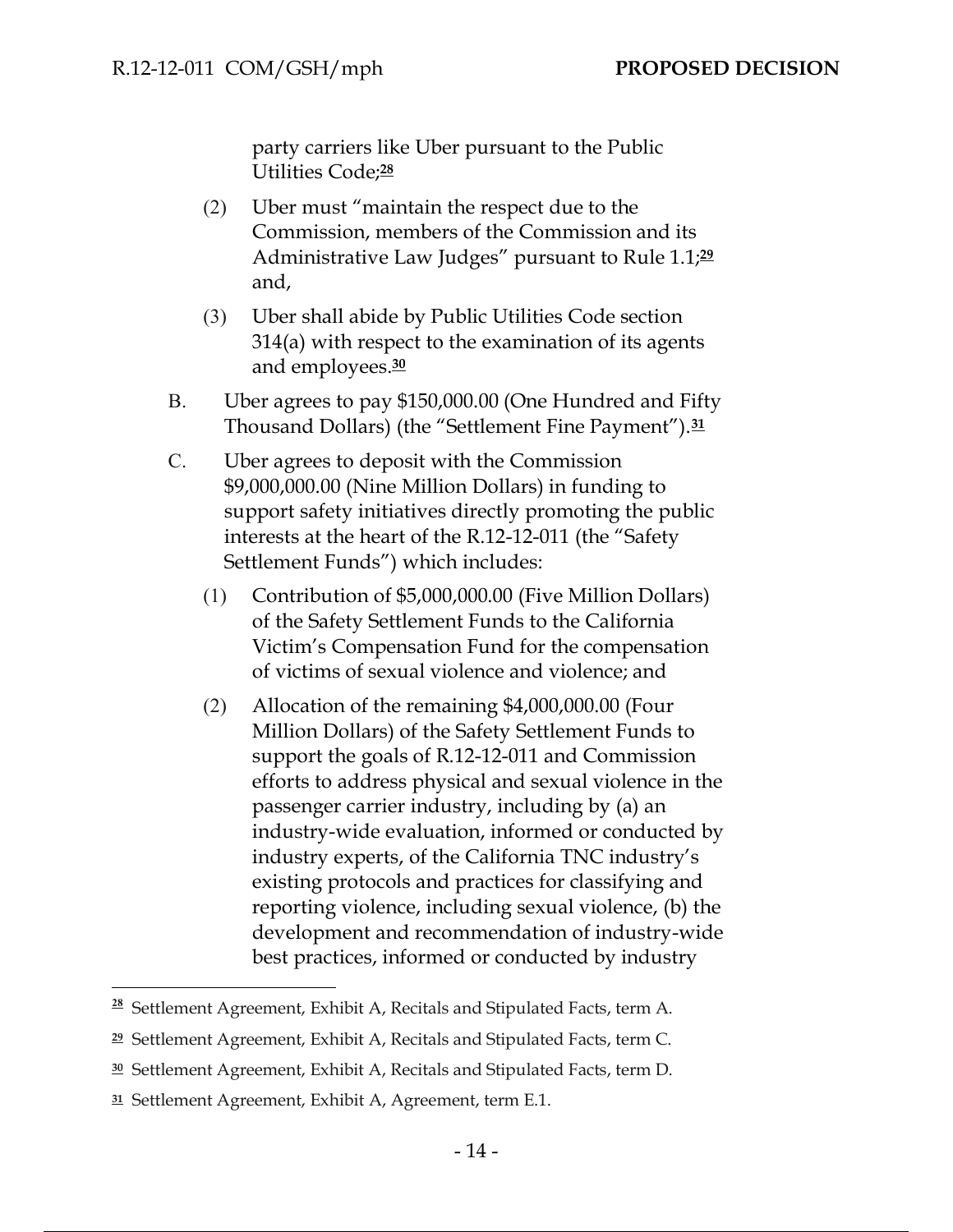experts, for receiving, reporting, and responding to complaints of violence, including sexual violence, and (c) industry-wide education, outreach, and training on all forms of violence, including sexual violence, for the passenger carrier industry, including TNCs.**<sup>32</sup>**

- D. Uber agrees to produce data that fully resolves the data needs with respect to Questions 1.1, 1.2, 1.4, 2.4.1, 2.4.2, 2.4.3, and 2.4.4 in the December 19, 2019 Ruling consistent with the format, process, and production timeframe agreed to under Agreement Sections A and B.**<sup>33</sup>**
- E. Uber, CPED and RAINN agree to a forward-looking framework for Uber's provision of upcoming Safety Report data, and a further commitment regarding future comprehensive TNC industry data collection regarding sexual violence;**<sup>34</sup>**
- F. Uber and CPED agree to file a joint motion in R.12-12-011 no later than 30 days after the Commission's adoption of the Agreement requesting that the Commission require all TNCs to release public versions of previously filed TNC annual reports kept confidential by the Commission pursuant to D.13-09- 045, footnote 42 and follow the requirements of General Order ("G.O.") 66-D to keep any portion of those previously filed TNC annual reports confidential.**<sup>35</sup>**
- G. Uber agrees to submit to CPED a public version of the data from the 2014 to 2020 Annual Reports and may redact portions of the data that it seeks to keep

**<sup>32</sup>** Settlement Agreement, Exhibit A, Agreement, term E.4.

**<sup>33</sup>** Settlement Agreement, Exhibit A, Agreement, term A.1-A.3.

**<sup>34</sup>** Settlement Agreement, Exhibit A, Agreement, section C.

**<sup>35</sup>** Settlement Agreement, Exhibit A, Agreement, term D.1.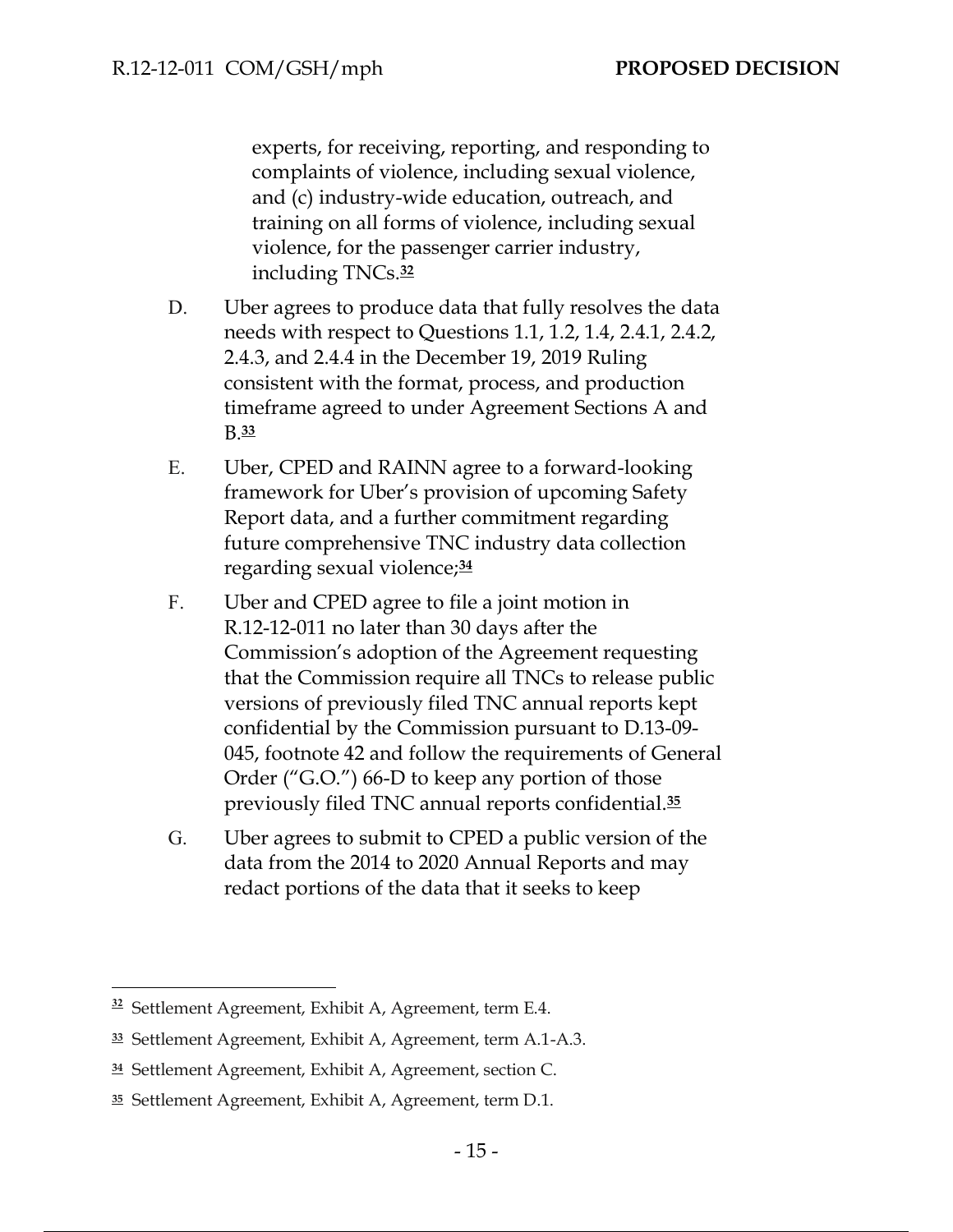confidential and submit a claim of confidentiality in accordance with the G.O. 66-D process.<sup>36</sup>

## **3. Discussion: The Standards for Approval of a Settlement Agreement**

## **3.1. The Rule 12.1 Standard**

The standard of review for settlement agreements is set forth in the Commission's Rules of Practice and Procedure, Rule 12.1(d), which states as follows: "The Commission will not approve settlements, whether contested or uncontested, unless the settlement is (1) reasonable in light of the whole record, (2) consistent with law, and (3) in the public interest." The proponents of a settlement have the burden of demonstrating that the settlement satisfies Rule 12.1(d).

## **3.2. The Standard if All Parties Support the Settlement Agreement**

In addition, if the moving parties assert that a settlement agreement is supported by all parties, then the Commission must confirm:

- That the settlement commends the unanimous sponsorship of all active parties to the proceeding;
- That the sponsoring parties are fairly reflective of the affected interests; and
- That no term of the settlement contravenes statutory provisions or prior Commission decisions; and
- That the settlement conveys to the Commission sufficient information to permit us to discharge our future regulatory obligations with respect to the parties and their interests.<sup>37</sup>

<sup>36</sup> Settlement Agreement, Exhibit A, Agreement, term D.2.

<sup>37</sup> Decision 92-12-019; 46 CPUC 2d 538, 552; and Decision 90-08-068, at 37.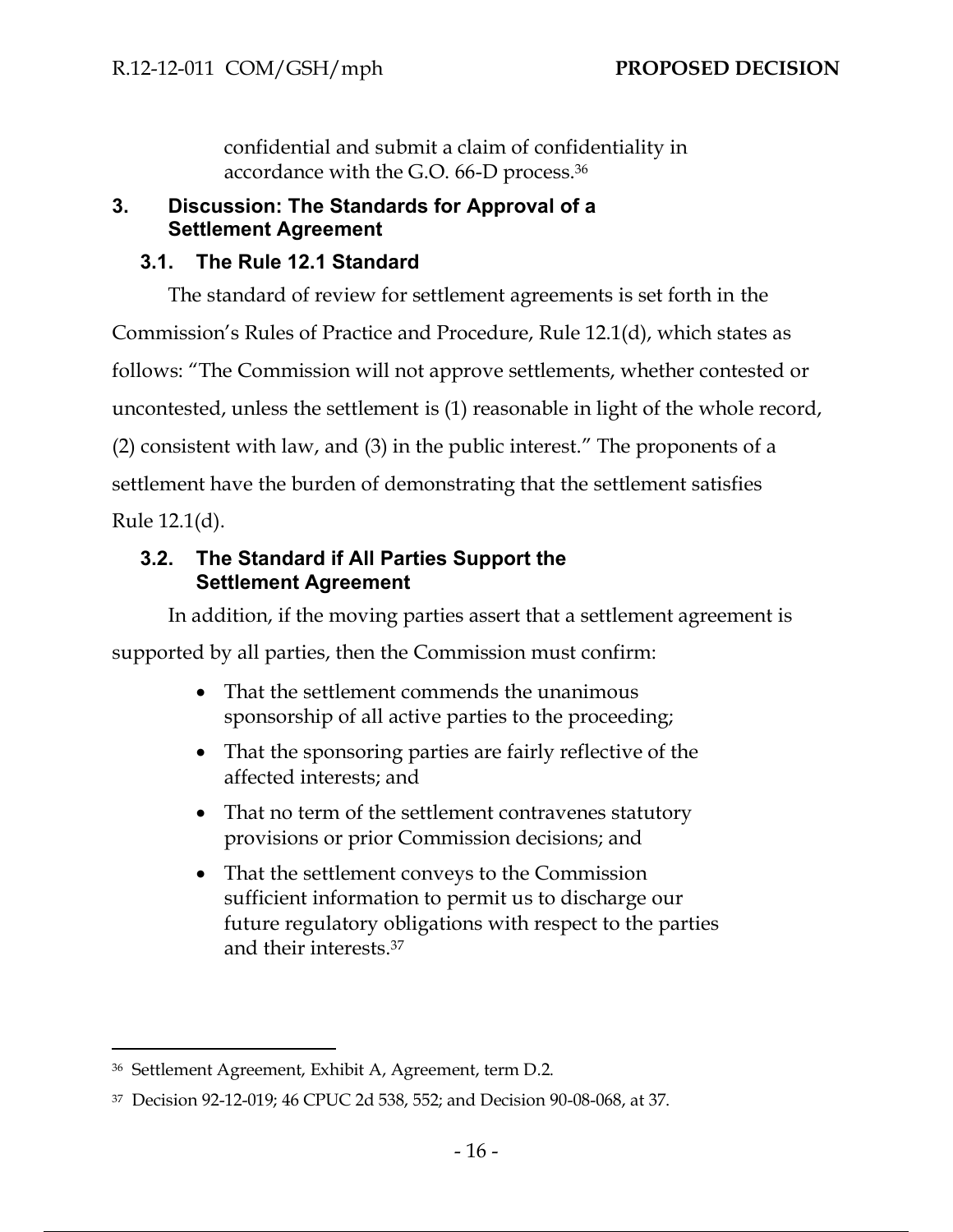The Commission favors the settlement of disputes.<sup>38</sup> This policy supports many goals, including reducing the expense of litigation, conserving scarce Commission resources, and allowing parties to reduce the risk that litigation will produce unacceptable results.<sup>39</sup> The policy favoring settlements weighs against the Commission's alteration/modification of uncontested settlements such as the one before us here.40 As long as a settlement is reasonable in light of the whole record, consistent with the law, and in the public interest, it should normally be adopted without alteration.<sup>41</sup>

### **3.3. The Standard if the Settlement Agreement Includes a Penalty or Fine**

As noted above, part of the Settlement Agreement requires Uber to pay a fine of \$150,000. The Commission must analyze the settlement amount in order to determine the reasonableness of the fine. We will examine the Commission's general criteria and elements for establishing the amount of a fine as set forth in Decision (D.) 98-12-075 (84 CPUC2d 155, 188-90):

## **3.3.1. The Severity of the Offense**

A fine amount should be proportionate to the severity of the offense. To determine the severity of the offense, the Commission considers the following factors:

- Physical harm: The most severe violations are those that cause physical harm to people or property, with violations that threatened such harm closely following.
- Economic harm: The severity of a violation increases with (i) the level of costs imposed upon the victims of

<sup>38</sup> Decision 07-05-060, at 6.

<sup>39</sup> *Id*. Slip Op, at 6.

<sup>41</sup> Decision 06-06-014, at 12.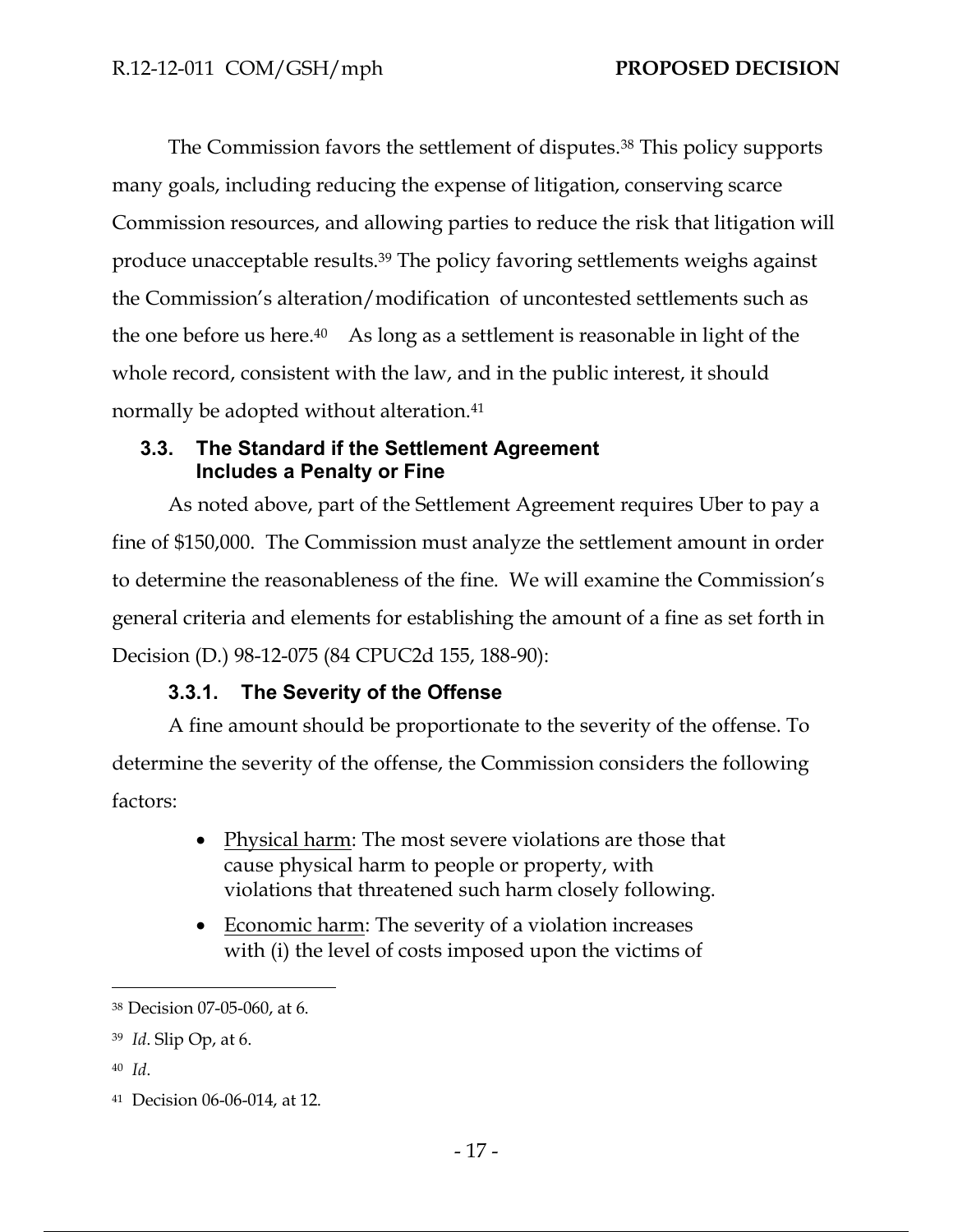the violation, and (ii) the unlawful benefits gained by the public utility. Generally, the greater of these two amounts will be used in setting the fine. The fact that economic harm may be hard to quantify does not diminish the severity of the offense or the need for sanctions.

- Harm to the regulatory process: A high level of severity will be accorded to violations of statutory or Commission directives, including violations of reporting or compliance requirements.
- The number and scope of the violations: A single violation is less severe than multiple offenses. A widespread violation that affects a large number of consumers is a more severe offense than one that is limited in scope.<sup>42</sup>

## **3.3.2. Conduct of the Utility**

The size of a fine should reflect the conduct of the utility. As such, the

Commission considers the following factors:

- The utility's actions to prevent a violation: Utilities are expected to take reasonable steps to comply with applicable laws and regulations. A utility's past record of compliance may be considered in assessing a penalty.
- The utility's actions to detect a violation: Utilities are expected to diligently monitor their activities. Deliberate, as opposed to inadvertent wrongdoing, is an aggravating factor. The level and extent of management's involvement in, or tolerance of, the offense will be considered in determining the amount of any penalty.
- The utility's actions to disclose and rectify a violation**:**  Utilities are expected to promptly bring a violation to the Commission's attention. What constitutes "prompt" will depend on circumstances. Steps taken by a utility to

<sup>42</sup> 1998 Cal. PUC LEXIS 1016, at 71-73.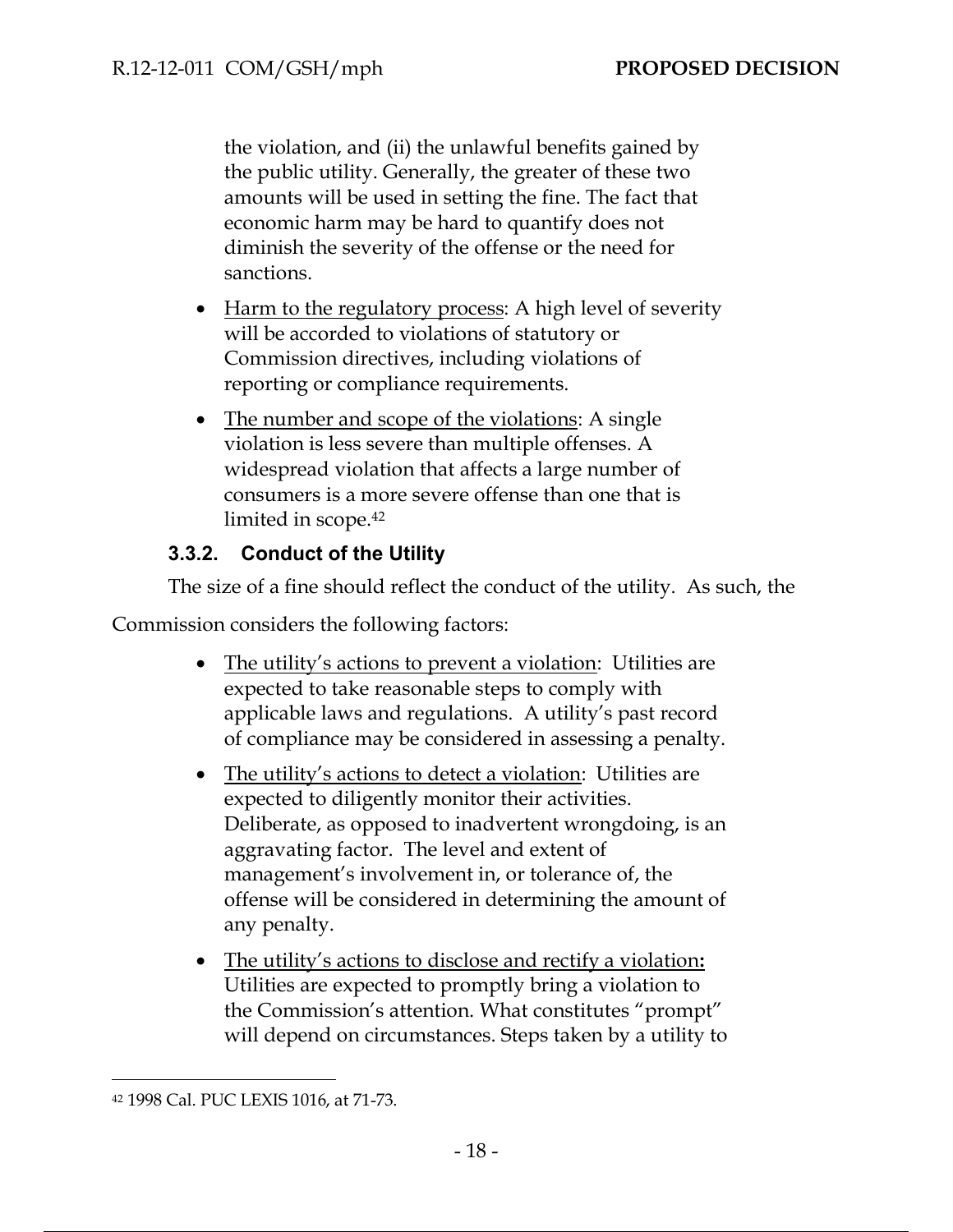promptly and cooperatively report and correct violations may be considered in assessing any penalty.<sup>43</sup>

## **3.3.3. Financial Resources of the Utility**

The size of a fine should reflect the financial resources of the utility. When assessing the financial resources of the utility, the Commission considers the following factors:

- Need for deterrence: Fines should be set at a level that deters future violations. Effective deterrence requires that the Commission recognize the financial resources of the utility in setting a fine.
- Constitutional limitations on excessive fines: The Commission will adjust the size of fines to achieve the objective of deterrence, without becoming excessive, based on each utility's financial resources.<sup>44</sup>

## **3.3.4. Totality of the Circumstances**

The fine should be tailored to the unique facts of each case. When

assessing the unique facts of each case, the Commission considers the following factors:

- The degree of wrongdoing: The Commission will review facts that tend to mitigate the degree of wrongdoing as well as facts that exacerbate the wrongdoing.
- The public interest: In all cases, the harm will be evaluated from the perspective of the public interest.<sup>45</sup>

<sup>43</sup> *Id*., at 73-75.

<sup>44</sup> *Id*., at 75-76.

<sup>45</sup> *Id*., at 76.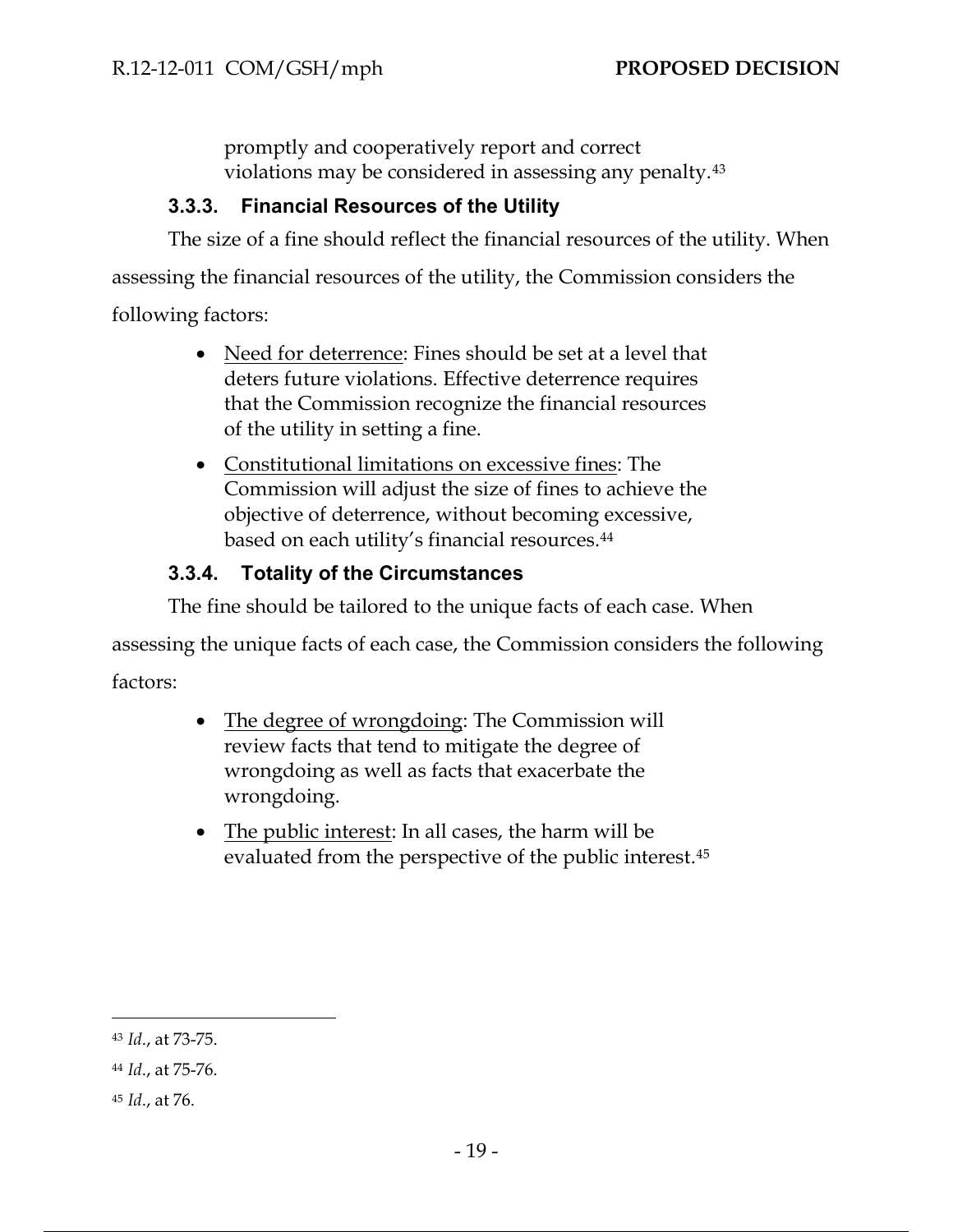### **3.3.5. The Role of Precedent in Setting the Fine or Penalty**

Any decision that imposes a fine or penalty should address previous decisions that involve reasonably comparable factual circumstances and explain any substantial differences in outcomes.<sup>46</sup>

#### **4. Application of the Settlement Agreement Approval Standards to the Facts**

#### **4.1. The Settlement Agreement is Reasonable in Light of the Whole Record**

A proposed settlement is reasonable in light of the whole record if, among other things, it saves the Commission significant expenses and use of its resources, when compared to the risk, expense, complexity, and likely duration of further proceedings, while still protecting the public interest.<sup>47</sup> Generally, the parties' evaluation should carry material weight in the Commission's review of a settlement.<sup>48</sup>

The Commission agrees with the Parties' assessment that without a settlement, this matter would have continued a protracted and expensive litigation path. As set forth above, in the background section of this decision, Uber filed multiple motions that sought to impede the Commission's efforts to secure compliance with the *December 19, 2019 Ruling*. Prior to the *Presiding Officer's Decision* being issued, Uber raised several legal arguments in contesting the Commission's authority to require a TNC to provide information, even if provided under seal, regarding sexual assaults and sexual harassment complaints arising out of a TNC's passenger transportation service. RAINN also

<sup>48</sup> *Id*., at 31.

<sup>46</sup> *Id*., at 77.

<sup>47</sup> *In re Southern California Gas Co.* (1999) D.00-09-034, 2000 Cal. PUC LEXIS 694, at 29.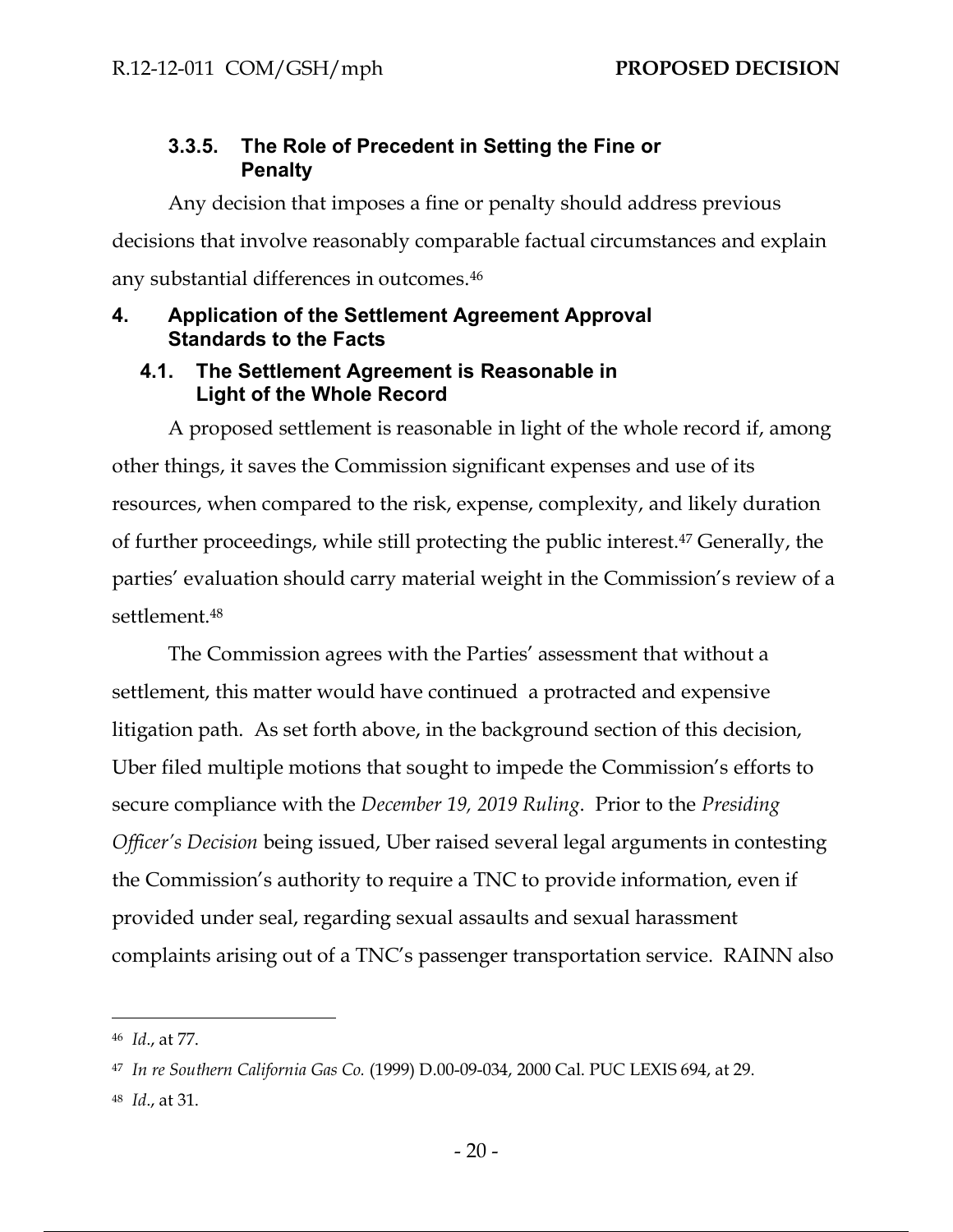raised similar arguments and questioned the Commission's capability in handling the sensitive nature of these assault and harassment claims, especially if Commission staff were to reach out to the alleged victims to follow up on their claims.

After the *Presiding Officer's Decision* was issued, Uber filed its *Appeal*, a arguing that the process leading up to the Presiding Officer's Decision violated due process, and that the penalty violated the excessive fines clause of the Eighth Amendment, privacy (*e.g*., the potential re-traumatizing of victims of sexual assault, whether victims will be disincentivized in reporting their assaults), and jurisdictional issues (*e.g*., whether the Commission is the appropriate agency to receive sexual assault and sexual harassment information), as well as whether the penalty contravened relevant Commission precedent. Uber has raised Constitutional and other legal challenges to the Presiding Officer's Decision that, if fully litigated, could take years for the courts to resolve. The Settlement Agreement resolves the issues in a manner that enables the Commission to carry out its regulatory responsibilities and avoids the delay and expense of protracted litigation. For all concerned, the Settlement Agreement is reasonable in light of the record as a whole as it will bring this chapter of the TNC proceeding to a close.

#### **4.2. The Settlement Agreement is Consistent with the Law**

The Parties assert, and the Commission agrees, that there is no known statutory provision or prior Commission decision that would be contravened by adopting the Settlement Agreement. The Commission has approved and adopted settlement agreements involving TNCs where, as here, the matter of a TNC's duty to comply with the Commission's regulatory authority has been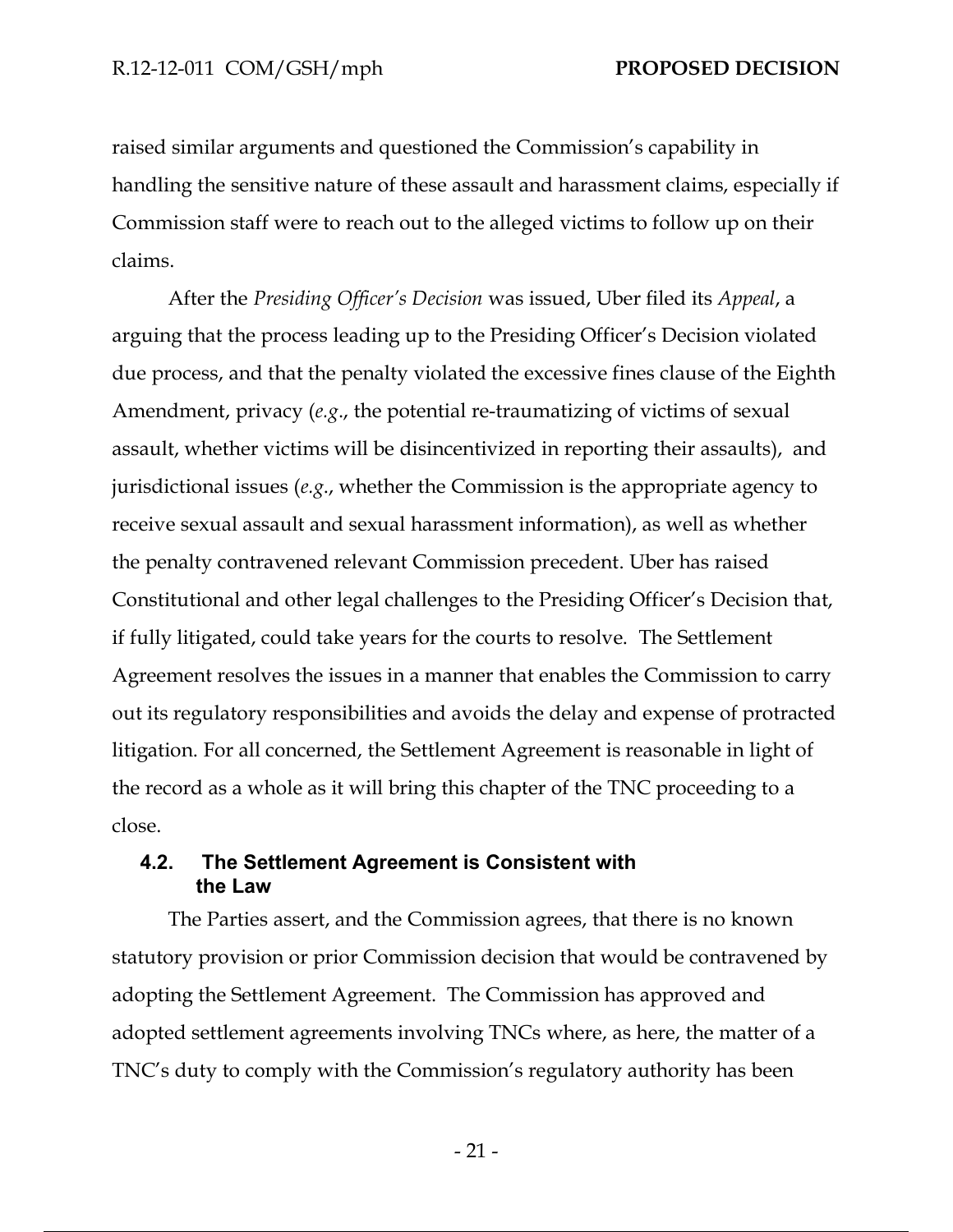raised, and the adversaries have been cooperative in the settlement negotiation process. 49 Additionally, and under similar circumstances, the Commission has adopted settlement agreements in other situations where the settlement resolved the issues raised in the scope of an OSC in an expeditious manner.<sup>50</sup> Finally, the Settlement Agreement is consistent with other proceedings where a TCP has been charged with violations of Pub. Util. Code § 5381, among other statutes<sup>51</sup>.

In sum, the Commission finds that there is sufficient analogous law to conclude that the Settlement Agreement is consistent with Commission law.

#### **4.3. The Settlement Agreement is in the Public Interest**

The Parties have set forth several reasons to support their position that the Settlement Agreement is in the public interest. The Commission has reviewed each of these reasons and, for the reasons that follow, agrees with the Parties and

<sup>49</sup> *(See* Decision 18-11-006 [*Decision Adopting the Settlement Agreement, as Amended, Between Rasier-CA, LLC and the Consumer Protection and Enforcement Division Regarding Zero Tolerance Rules in Safety Requirement D of* 

*Decision 13-09-04*5; and Decision 15-07-012 [*Decision Approving the Settlement Agreement between the Commission's Safety and Enforcement Division and Lyft, Inc. (Lyft) Regarding Lyft's Compliance with D.13-09-045's Reporting Requirements*].)

<sup>50</sup> (*See* Decision 94-11-018 (1994) Cal PUC LEXIS 1090 at \*153 [Decision approved and adopted the proposed settlement agreement that "address[ed] the issues raised in the OSC of the Echo Summit site, and also resolve[d] potential issues concerning" other sites]; and Decision 07-03-048 at 4 [Decision approved and adopted proposed settlement agreement that resolved issues raised in an investigation "quickly and fairly"].)

<sup>51</sup> (*See* Decision 06-04-039 (Wine & Roses Limousine was charged with operating without proper workers' compensation insurance coverage in violation of Pub. Util. Code § 5378.1, among other violations. A fine of \$5,000 per violation was stayed, in part, to provide a greater incentive for compliance and cooperation.); Decision 04-12-037 (The Ultimate Limousine failed to enroll drivers in the California Department of Motor Vehicles (DMV) Pull Notice Program in violation of Pub. Util. Code § 5381, among other violations. Settlement in the amount of \$20,000 was reached, payable in installments. The Commission took into account the size of the business and the need for deterrence in setting the amount.); and Decision 03-10-079 (Tour Designs failed to enroll drivers in the DMV Pull Notice Program and was fined \$10,200 plus the cost of the investigation into the offenses.)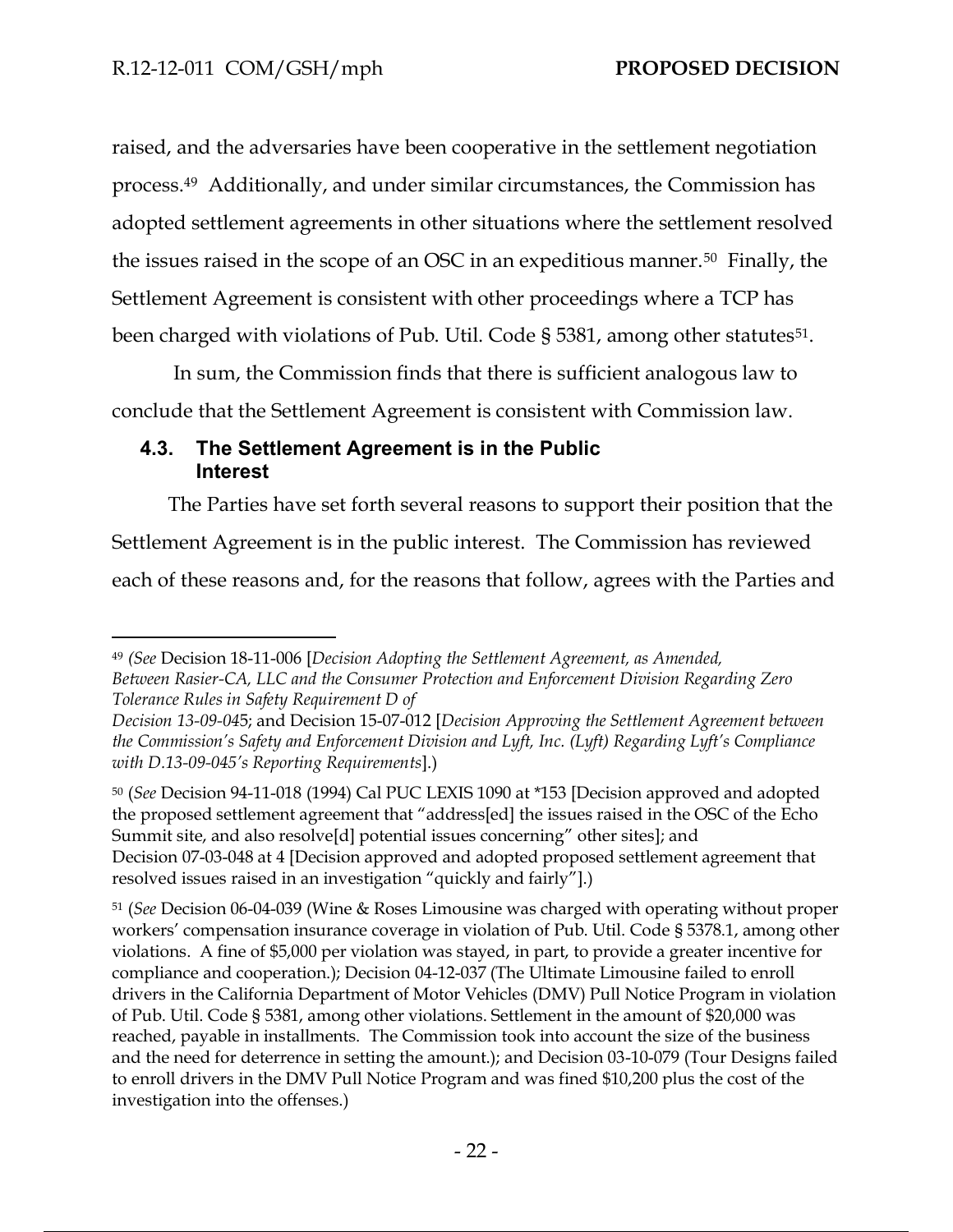concludes that, collectively, they support the conclusion that the Settlement Agreement is in the public interest.

#### **4.3.1. The Settlement Agreement Recognizes the Commission's Broad Safety and Regulatory Authority**

Uber acknowledges the Commission's broad safety and regulatory authority over TNCs. (Settlement Agreement, Recitals and Stipulated Facts, term A.) This acknowledgement is then broken down into sub terms: 1.) the Commission's broad authority to protect public safety and to regulate charterparty carrier like Uber pursuant to the Public Utilities Code; 2.) Uber's duty under Rule 1.1. to maintain the respect due to the Commission, its members, and its Administrative Law Judges; and 3.) Uber's duty to abide by Pub. Util. Code § 314(a) with respect to the examination of its agents and employees.

The Commission finds that each of these sub terms helps to resolve the dispute leading up to this Settlement Agreement and, hopefully, provides the necessary groundwork for eliminating Uber's challenges to the Commission's regulatory authority in the future. The Commission's authority to regulate Uber and other TNCs is based on Public Utilities Code §§ 701, 5381, 5352, and 5441. Approximately one year after the Commission issued D.13-09-045, the Legislature codified the Commission's jurisdiction over the TNC industry with the passage of Assembly Bill 2293, effective January 1, 2015, which resulted in the creation of Pub. Util. Code § 5430, *et seq*. Of note is Pub. Util. Code § 5441, which states:

The Legislature does not intend, and nothing in this article shall be construed, to prohibit the commission from exercising its rulemaking authority in a manner consistent with this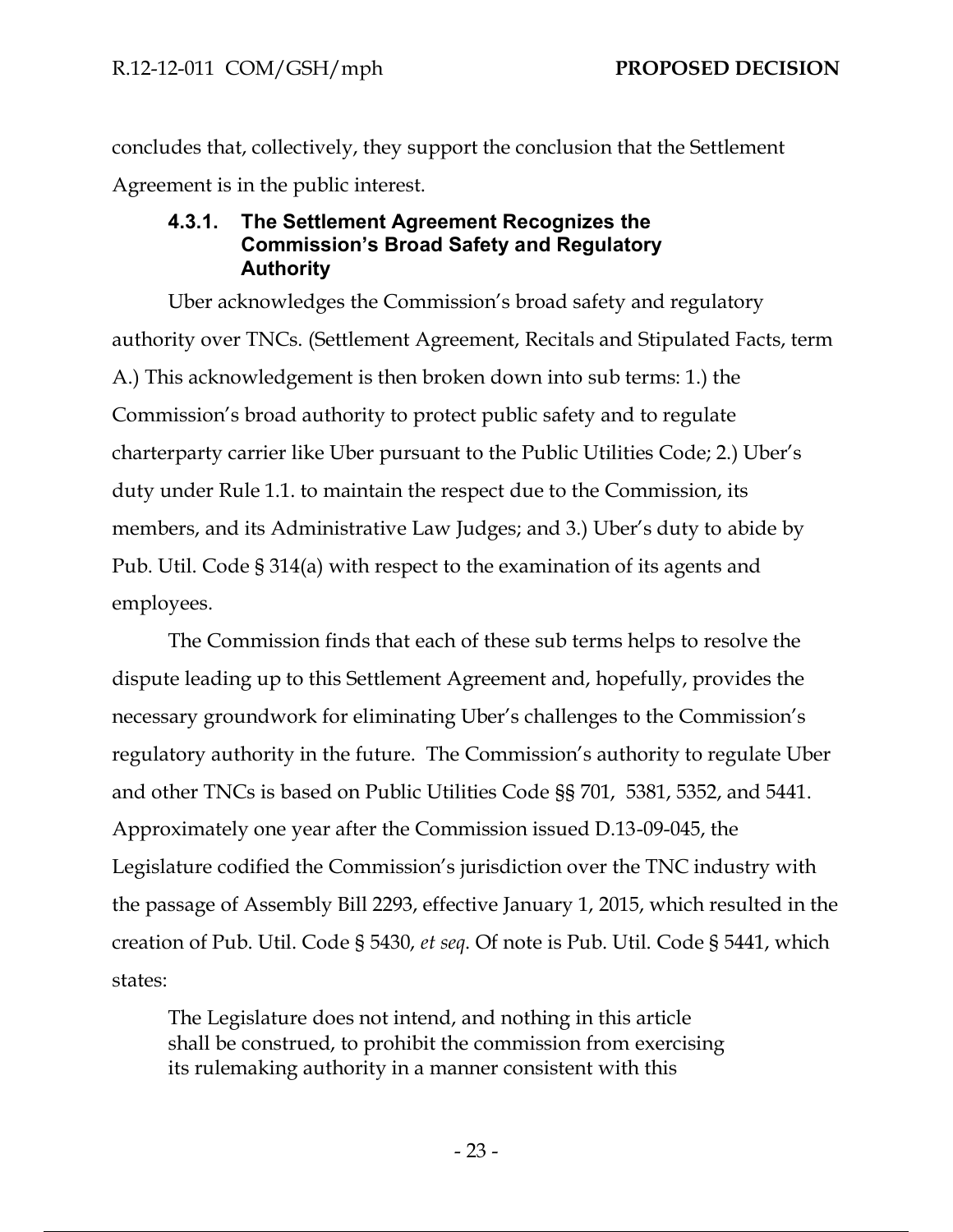article, or to prohibit enforcement activities related to transportation network companies.

As TNC operations continued to evolve and expand, the Commission has broadened the scope of this proceeding to obtain the most up to date and expansive information about the TNCs' operations so that it could modify existing, or adopt new, regulations to keep up with the seemingly ever changing TNC business model.

In keeping with those expanded operations, on October 25, 2019, the Assigned Commissioner issued her *Amended Phase III.C. Scoping Memo and Ruling*, wherein she stated her intent to, among other things, obtain information regarding sexual assault and sexual harassments claims filed with TNCs: "Should the Commission expand the zero-tolerance policy of D.13-09-045 to include all incidents that involve a TNC, such as sexual assault and sexual harassment by driver, or passengers [.]"<sup>52</sup>

By acknowledging the Commission's authority and Uber's duty to comply with that authority, the Commission will be able to carry out its regulatory duties in an expeditious fashion. Moreover, Commission access to information regarding sexual assault and sexual harassment claims (including requests for the examination of Uber employees) will permit the Commission to gain access to relevant information that will inform the development of corrective measures and/or designed to prevent such occurrences in the future. By providing the Commission with this information, the Commission will be able to fulfill its statutory duty to ensure that each TNC's transportation service is provided as safely as possible to the riding public.

<sup>52</sup> *Amended Phase III.C. Scoping Memo and Ruling,* at 7-8.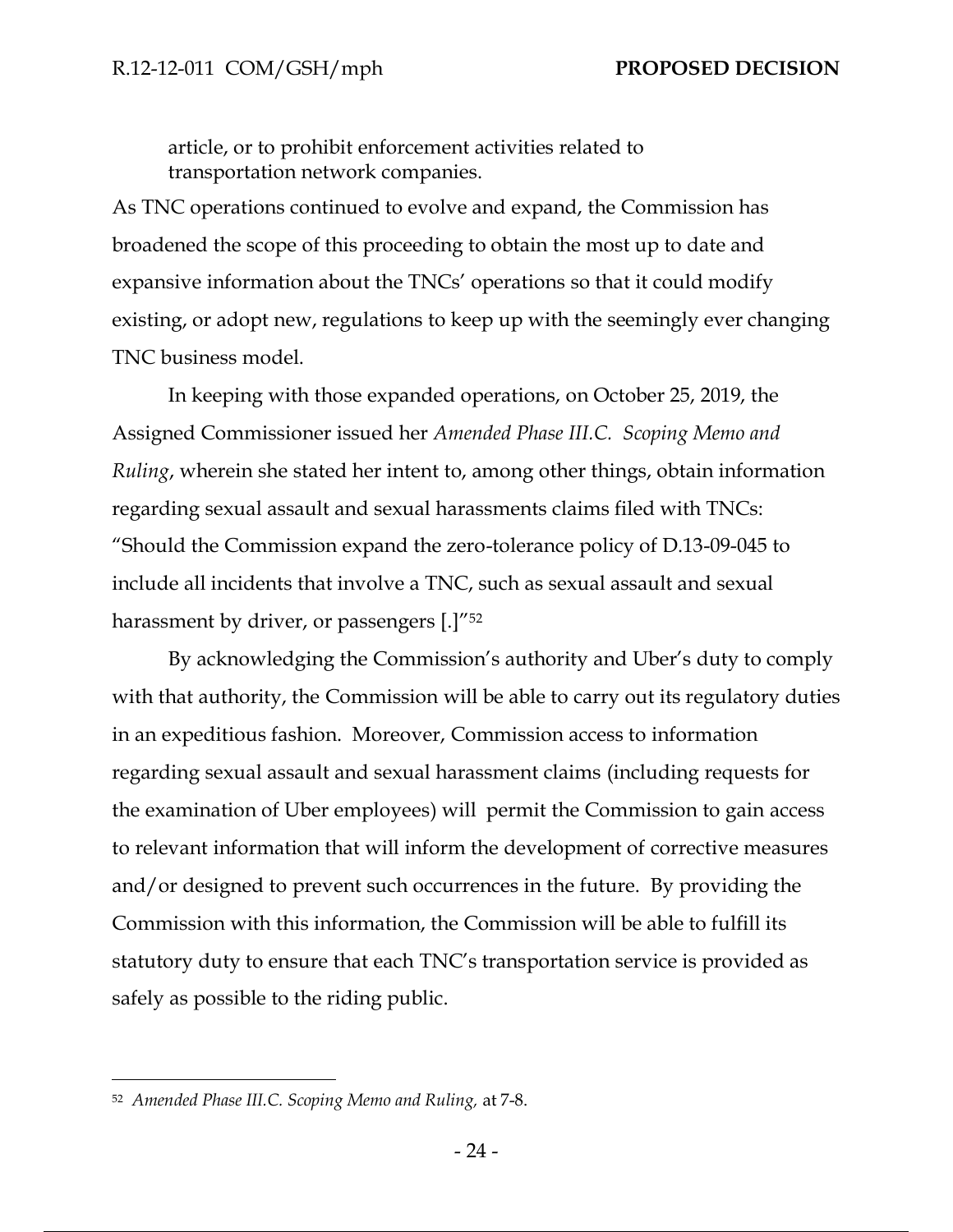#### **4.3.2. The Settlement Agreement Provides a Pathway for Compliance with the December 19, 2019 Ruling**

Uber agrees to provide its remaining responses to the *December 19, 2019 Ruling* consistent with the format, process, and production timeframe agreed to under the Settlement Agreement. Section A of the Settlement Agreement (Timeline and Confidentiality of Uber's Responses) provides that within 30 days of the Commission's adoption of the Settlement Agreement, Uber will submit full responses to Questions 1.1., 1.2., 1.4., 2.4.1., and 2.4.4. under seal, with a copy to CPED. (Settlement Agreement, Section A.1.) Within 30 days of receiving Uber's response, CPED may request additional data referenced in Question 2.4.2. for up to 15% of the incidents included in the Question 2.4.1. dataset. (Settlement Agreement, Section A.2.) Failure by Uber to produce data in a timely manner will be a violation of the terms of the Settlement Agreement and the Commission order adopting the Settlement Agreement. (Settlement Agreement, Section A.3.) The Settlement Agreement also specifies the format and other particulars by which Uber will provide its responses to the *December 19, 2019 Ruling*. (Settlement Agreement, Section B. [Data Terms].) By agreeing to these terms, Uber will comply with the *December 19, 2019 Ruling*, which is essential to the efficient operation of Commission's regulatory authority.

The Settlement Agreement also provides a protocol for future sexual assault and sexual harassment data requests. First, within 60 days of the Commission's adoption of this Settlement Agreement, Uber agrees to ensure that, for any incident of sexual assault or sexual misconduct occurring thereafter, Uber will offer witnesses involved in such incidents an opportunity to opt-in in writing to consent to be contacted by the Commission. (Settlement Agreement, Section C.1. [Future Data Requests].) CPED agrees to notify Uber before it

- 25 -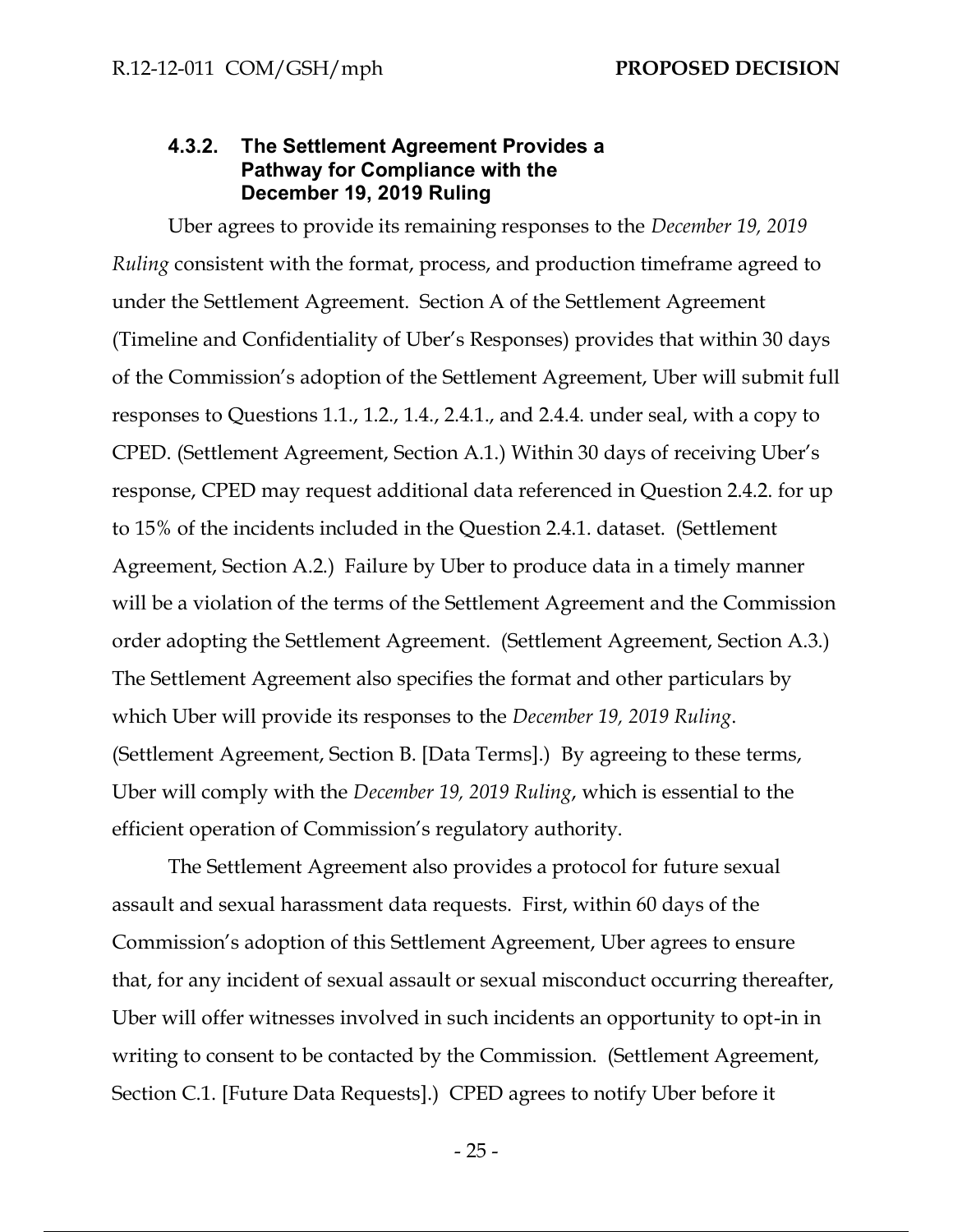contacts any such witnesses and agrees to allow Uber a reasonable period of time to coordinate with organizations, such as RAINN, on any anticipated contact of witnesses. (*Id*.) Second, CPED agrees that future data requests for comprehensive Safety Report datasets or comprehensive datasets associated with sexual violence will be issued broadly to the TNC industry. (*Id*., Section C.2.) Third, the Settlement Agreement provides a production protocol if Uber issues future Safety Reports. (*Id*., Section C.3.) Fourth, if Uber makes a confidentiality claim pursuant to G.O. 66-D, Uber will provide a public version of the submission. (*Id*., Section C.4.)

On the whole, the various components discussed above convince the Commission that the Settlement Agreement contains sufficient provisions for Uber to comply with the *December 19, 2019 Ruling* and with future requests that might be made for sexual assaults and sexual harassment information arising out of Uber's TNC passenger transport services.

#### **4.3.3. The \$9,150,000.00 Payment is in the Public Interest**

For several reasons, Uber's payment of \$9,150,000 is in the public interest. First, \$5,000,000.00 will be donated to the California Victim's Compensation Fund to compensate victims of sexual violence. (Settlement Agreement, Section E.3. [California Victim's Compensation Fund].) Second, \$4,000,000.00 will be used for (1) an industry-wide evaluation of the California TNC industry's existing protocols and practices for classifying and reporting violence, including sexual violence; (2) the development and recommendation of industry-wide best practices for receiving, reporting, and responding to complaints of violence, including sexual violence; and (3) industry-wide education, outreach, and training on all forms of violence, including sexual violence, for the passenger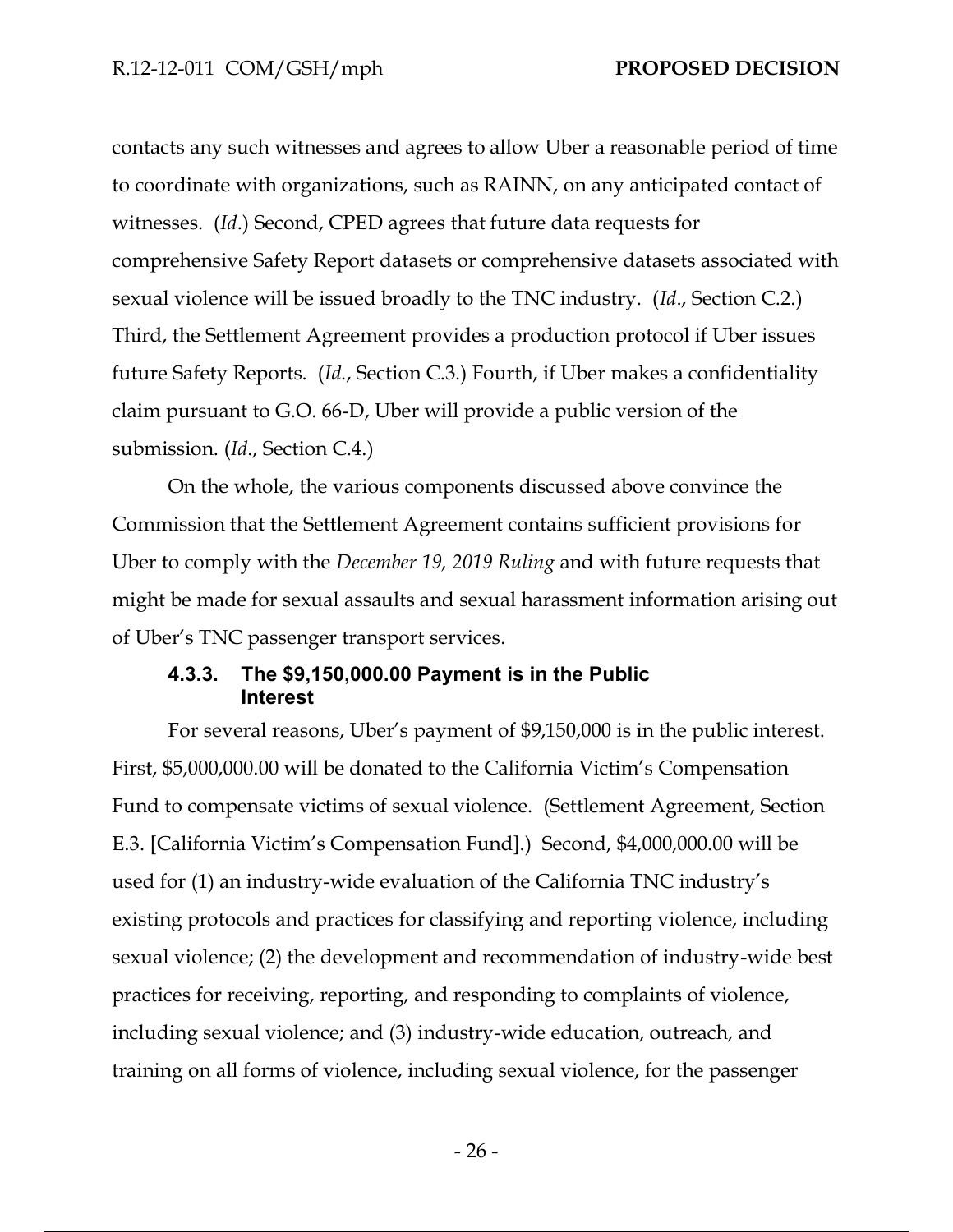carrier industry, including TNCs. (Settlement Agreement, Section E.4. [Support for Commission Efforts to Address Physical and Sexual Violence in the Passenger Carrier Industry].) Third, Uber agrees to pay settlement fine in the amount of \$150,000.00. (Settlement Agreement, Section E.1. [Settlement Fine Payment].) The Commission sees the value and linkage between the \$9,000,000.00 payment and the benefits this payment can have in compensating victims of sexual assault and sexual harassment, and in helping the TNC industry develop best training and investigative practices.

We recognize that a case could be made that a larger settlement fine should be imposed for Uber's refusal to respond to the *December 19, 2019 Ruling*, even by filing a response under seal. Nevertheless, in view of the totality of the circumstances, the Commission accepts the fine amount in the proposed settlement. The Parties have engaged in many months of protracted settlement negotiations where all parties gain advantages and give concessions with the objective of reaching an agreement that is mutually agreeable to all participants. Thus, the reasonableness of the \$150,000.00 fine amount must be considered as part of the larger context of the total monies paid under this Settlement Agreement, and the additional \$9,000,000.00 is not an insignificant amount. We will not modify the monetary element of the Settlement Agreement for fear that the many months of bargaining and acceptances that resulted in this Settlement Agreement will become unraveled.

In sum, the Commission finds that the \$9,150,000.00 payment is reasonable under the totality of the circumstances.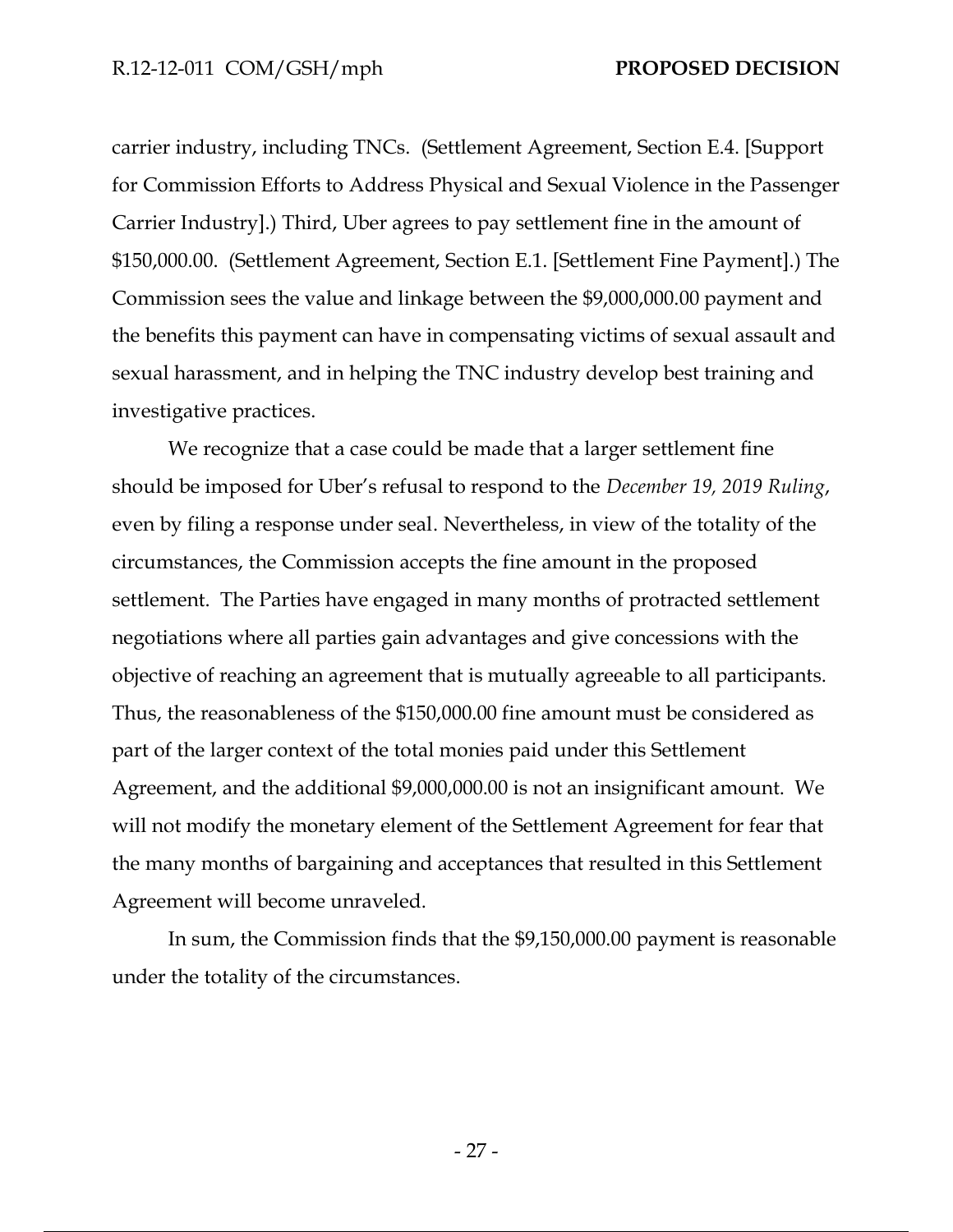#### **4.3.4. The Settlement Agreement Promotes Greater Transparency into the TNC Industry**

The Settlement Agreement includes provisions that we find will promote greater public understanding of the TNC's operations. First, no later than 60 days after the Commission adopts this Settlement Agreement, Uber has agreed to provide CPED with a public version of the data underlying its 2014 to 2020 Annual Reports. (Settlement Agreement, Section D.2. [Provision of Public Version of Previous Annual Reports].) Second, no later than 30 days after the Commission adopts this Settlement Agreement, Uber and CPED commit to filing a joint motion in this proceeding to request that the Commission require all TNCs to release public versions of all previously filed TNC Annual Reports, which had been kept confidential by virtue of footnote 42 in D.13-09-045. (Settlement Agreement, Section D.1. [Motion to Waive Confidentiality of Prior Annual Reports].) Third, CPED agrees to issue future data requests for comprehensive safety report datasets associated with sexual assaults and sexual harassment broadly to the TNC industry as a whole, though this settlement term in no way impacts CPED's inherent enforcement discretion. (Settlement Agreement, Section C.2. [TNC-Wide Data Requests].)

Since opening this Rulemaking, the public has expressed a continued interest in learning more about TNCs based on the data in the Annual Reports that each TNC must provide to the Commission. By gaining access to the data, the public can gain greater insights into understanding both how TNCs operate, whether they operate in a safe and non-discriminatory manner, and the societal and environmental impact of TNC operations.

The Commission finds that for all the foregoing reasons the settlement terms further this public interest in transparency. The Settlement Agreement's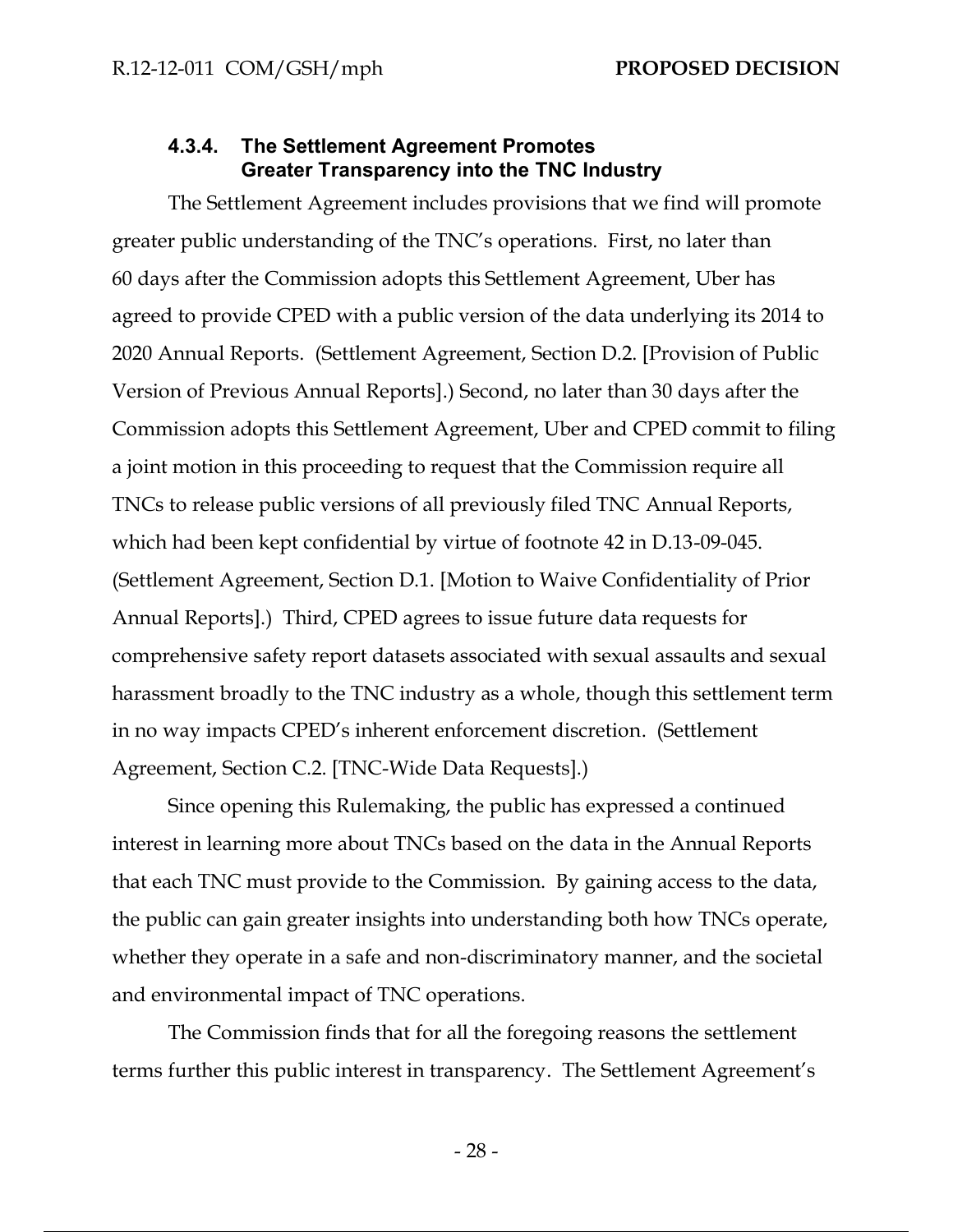intention to take steps to make such information public will help achieve the laudable goal of promoting transparency into TNC passenger transport services.

### **4.3.5. The Settlement Agreement Adds Additional Protections for Victims of Sexual Violence**

It is important to stress that prior to the Settlement Agreement being executed, the Commission has consistently maintained measures to protect the confidentiality of data submitted to the Commission that contains private information. Since requiring the TNCs to provide annual TNC data, the Commission has maintained separate cyber security, encryption, and data security policies. In storing TNC data, the Commission follows California Department of Technology templates, which are in conformity with the requirements for all state agencies. In addition, the Commission's encryption protocol conforms with the Federal National Institute of Standards and Technology directive entitled *Standards of Security Categorization of Federal Information and Information Systems*. 53

There is also a penalty provision in place to discourage Commission employees from breaching the confidentiality that has been accorded classes of information provided to the Commission. Pursuant to Pub. Util. Code § 583:

No information furnished to the commission by a public utility, or any business which is a subsidiary or affiliate of a public utility, or a corporation which holds a controlling interest in a public utility, except those matters specifically required to be open to public inspection by this part, shall be open to public inspection or made public except on order of the commission, or by the commission or a commissioner in the course of a hearing or proceeding. Any present or former officer or employee of the commission who divulges any such information is guilty of a misdemeanor.

<sup>53</sup> FIPS PUB 199.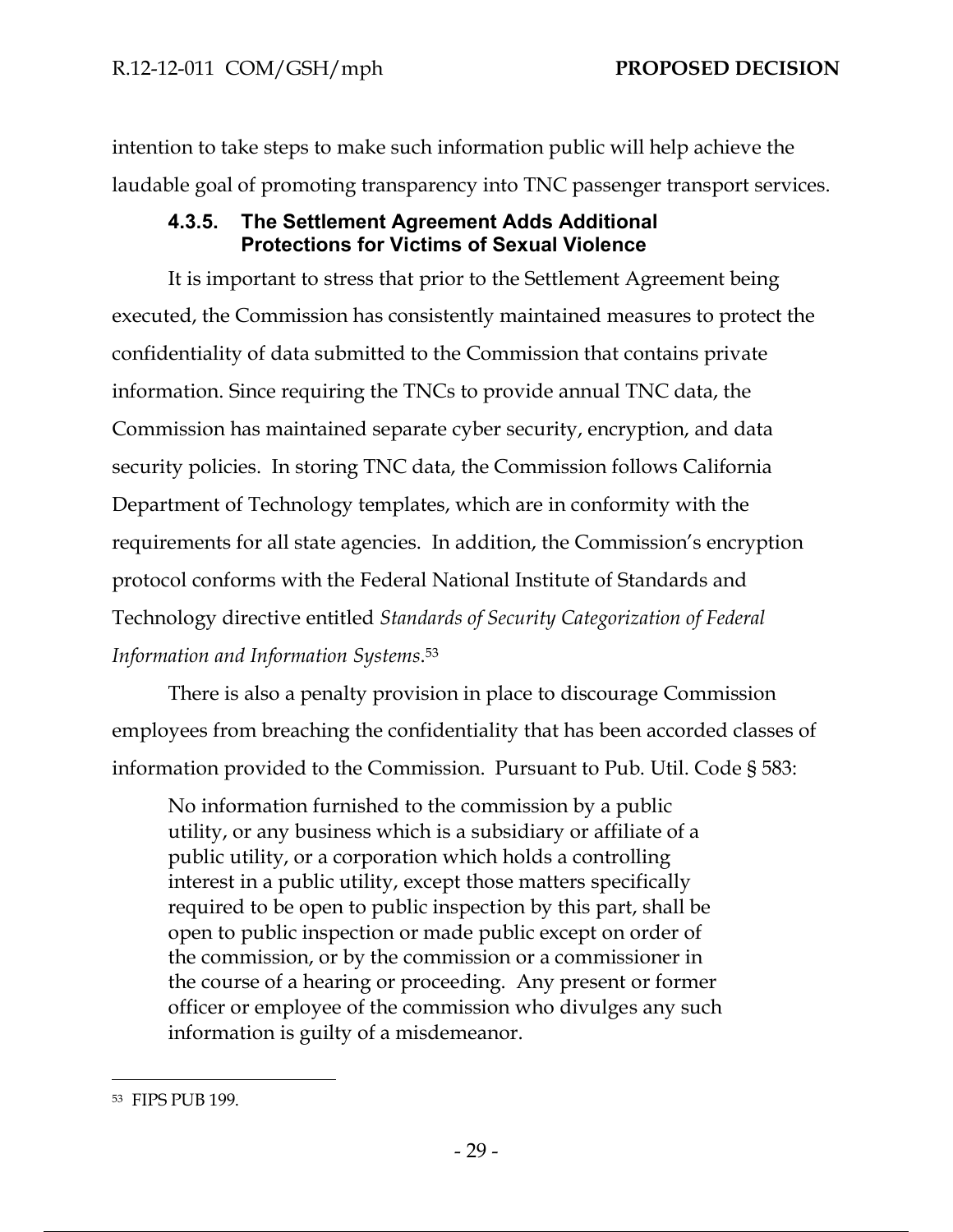The prospect of criminal liability in Section 583 provides a powerful incentive against a current or former Commission employee disclosing confidential information. Thus, with the foregoing measures, the Commission is capable of protecting the privacy interests of a sexual violence victim from the public disclosure of their personally identifiable information.

The Settlement Agreement adds a supplemental layer of protection for these victims. First, Uber will anonymize Safety Report incident data it provides to the Commission, removing victim and witness personally identifiable information. (Settlement Agreement, Section B. [Data Terms].) Second, Uber shall offer witnesses an opportunity to provide written consent to be contacted by the Commission if the Commission believes such contact would be necessary to further the Commission's regulatory safety goals. (Settlement Agreement, Section C.1. [Future Data Requests].) Witnesses will be able to withdraw their consent at any time. (*Id*.)

By including these provisions, the Commission finds that the Settlement Agreement is taking an extra measure of protection to safeguard victims of sexual violence.

#### **4.3.6. The Settlement Agreement Protects Claims of Employee Privacy**

One of the more contentious issues was whether Uber would have to answer Questions identifying the identity of Uber employees who worked on the *Safety Report* or received reports of sexual assault and sexual harassment. (Questions 1.1., 1.2., 1.4, and 2.4.) Uber objected to providing this information, arguing that the Commission previously recognized that employee information may be entitled to protection and should not be disclosed publicly absent a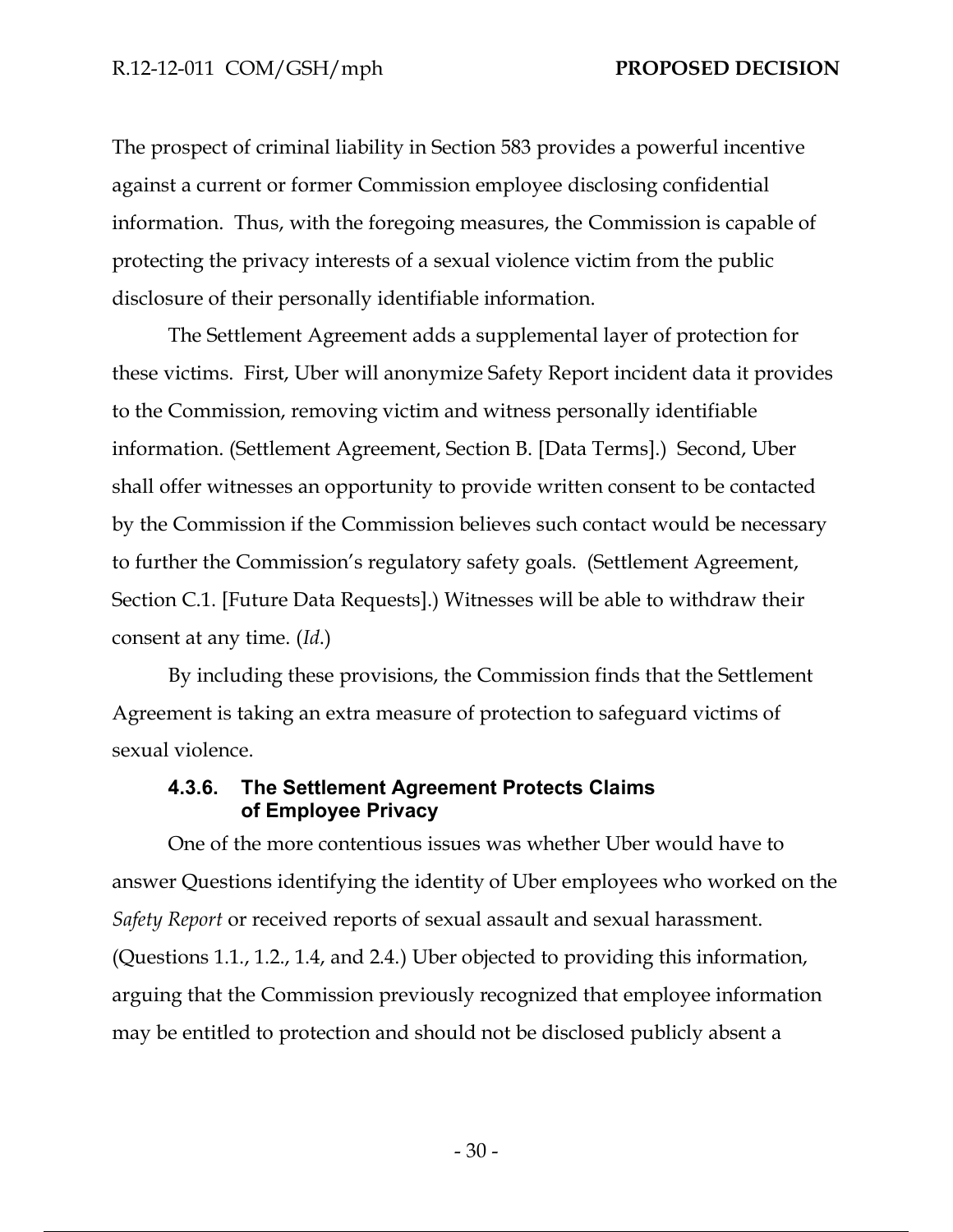compelling reason.54 With the Settlement Agreement, Uber will be able to provide the employee information responsive to Questions 1.1., 1.2., 1.4. and 2.4. under seal.

 Submittal of responses to Questions 1.1., 1.2., 1.4., and 2.4. under seal will bring the dispute over employee information to an end so that the Commission can resume its follow up investigation with Uber staff and understand how the sexual assault and sexual harassment claims were investigated and resolved, as well as understand what measures are in place to prevent such claims from occurring in the first instance.

#### **4.3.7. The Settlement Agreement Commands the Unanimous Support of the Parties**

Uber, CPED, and RAINN are the only three parties to this adjudicatory track of this proceeding and are signatories to this Settlement Agreement.<sup>55</sup> The Parties assent that the Settlement Agreement has their unanimous support.<sup>56</sup>

### **5. The Sponsoring Parties are Fairly Reflective of the Affected Interests**

CPED advisory staff represents the Commission's regulatory interests by overseeing the TNCs' preparation of Annual Reports and assuring that all required information is provided. CPED is responsible for ensuring that any missing information is provided, that reports are prepared for the Commission's and the public's edification, and that CPED assist assigned Administrative Law Judges if enforcement measures are necessary to ensure complete compliance with data requests.

<sup>54</sup> *Joint Motion*, at 15, and footnote 28.

<sup>55</sup> *Joint Motion* at 1. Settlement Agreement at 1.

<sup>56</sup> *Joint Motion,* at 20*.*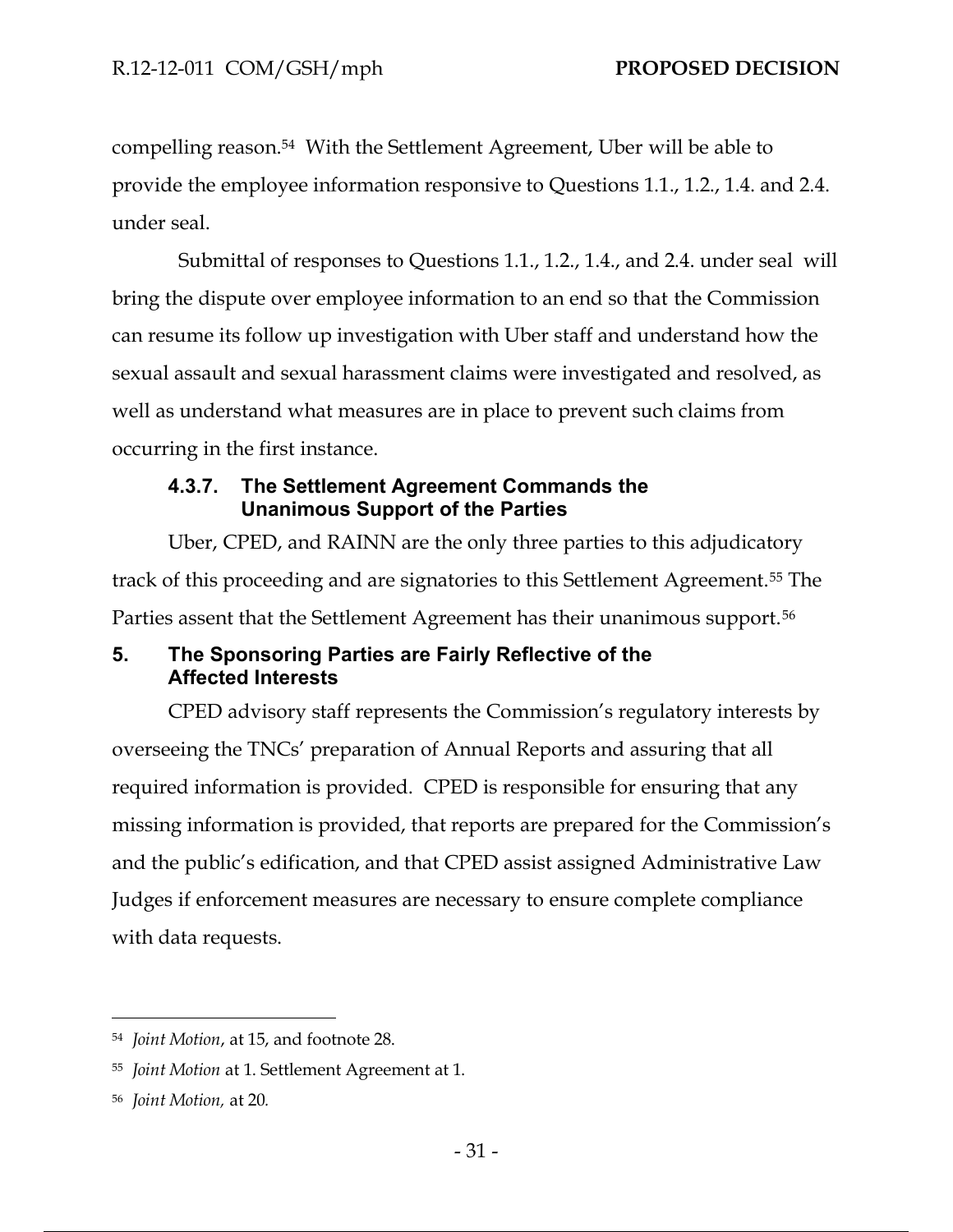At the other end of the interest spectrum are the TNCs. The Commission has permitted TNCs to operate in California provided that they comply with the regulatory and reporting requirements, and that they comply with rulings from the assigned Administrative Law Judge if additional information is required.

Finally, RAINN is the representative experienced in understanding and representing the rights of sexual violence victims.

Thus, CPED, Uber, and RAINN represent the affected interests that are

covered by this Settlement Agreement.

### **6. The Settlement Agreement does not Contravene Statutory Provisions or Prior Commission Decisions**

As noted above in Section 3.2 of this decision, there is no known statutory provision or prior Commission decision that would be contravened by adopting the Settlement Agreement.

### **6.1. The Settlement Agreement Conveys Sufficient Information to Permit the Commission to Discharge its Regulatory Function**

As part of the Settlement Agreement, the Parties have adopted protocols to enable Uber to comply with the *December 19, 2019 Ruling*, and for CPED to follow up with Uber in the event additional information or clarification is needed. The Settlement Agreement has established clear timetables for data responses and production, and for future actions that are designed to promote greater transparency in the TNC operations.

The Commission finds that the Settlement Agreement conveys sufficient information to permit the Commission to discharge its regulatory function.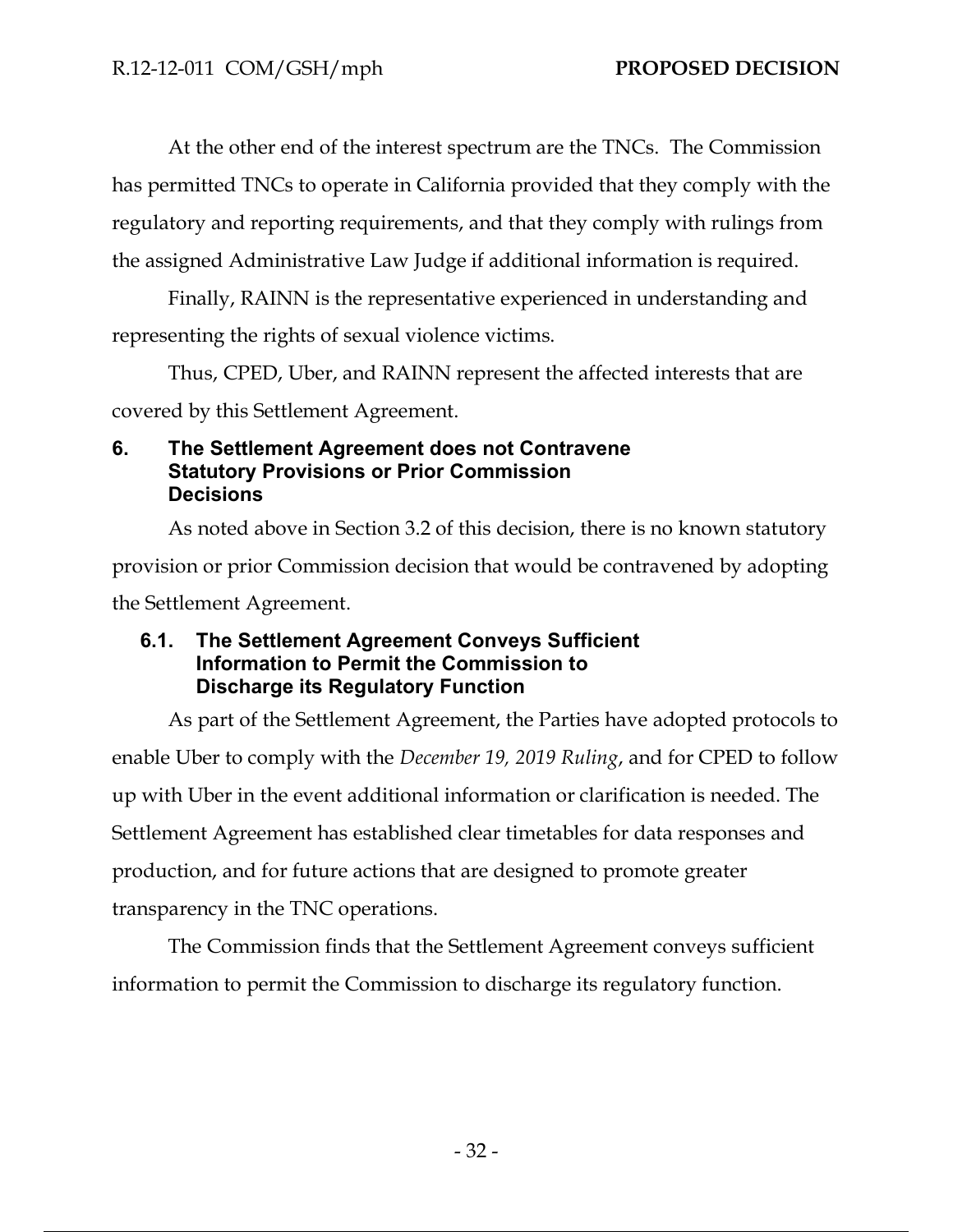### **7. The Settlement Agreement's Penalty Payment is Consistent with Commission Standards for Determining the Amount of a Penalty**

#### **7.1. Severity of the Offense**

The Commission must examine if the violations resulted in physical, economic, or regulatory harm. Here, the Parties agree that the harm in question was to the Commission's regulatory authority so a fine should be imposed. Here, the fine of \$150,000.00, while not large compared to other penalties imposed on Uber, is part of a larger payment package of \$9,150,000.00. On the whole, the Commission finds that this settlement is sufficiently large enough to penalize Uber for the severity of its offense *i.e.,* the failure to comply with the *December 19, 2019 Ruling*.

Moreover, the size of the fine should also be affected by any mitigating factors. The Commission finds those mitigating circumstances are present. Since the Parties have worked diligently to reach this Settlement Agreement, Uber should receive some benefit for working cooperatively with CPED staff rather than forcing the Commission to expend monies litigating the allegations in what could have turned into a protracted proceeding and caused further harm to the regulatory process.

#### **7.1.1. Conduct of the Utility**

The Commission must take into account Uber's conduct to prevent a violation, the actions it took to detect a violation, as well as its actions to disclose and rectify a violation. Once the assigned ALJ brought the problem of noncompliance with the *December 19, 2019 Ruling* to Uber's attention, Uber has made various overtures to participate in mediation to work out a protocol to comply with the *December 19, 2019 Ruling* while protecting the privacy interests of sexual violence victims and Uber's employees. Given Uber's cooperative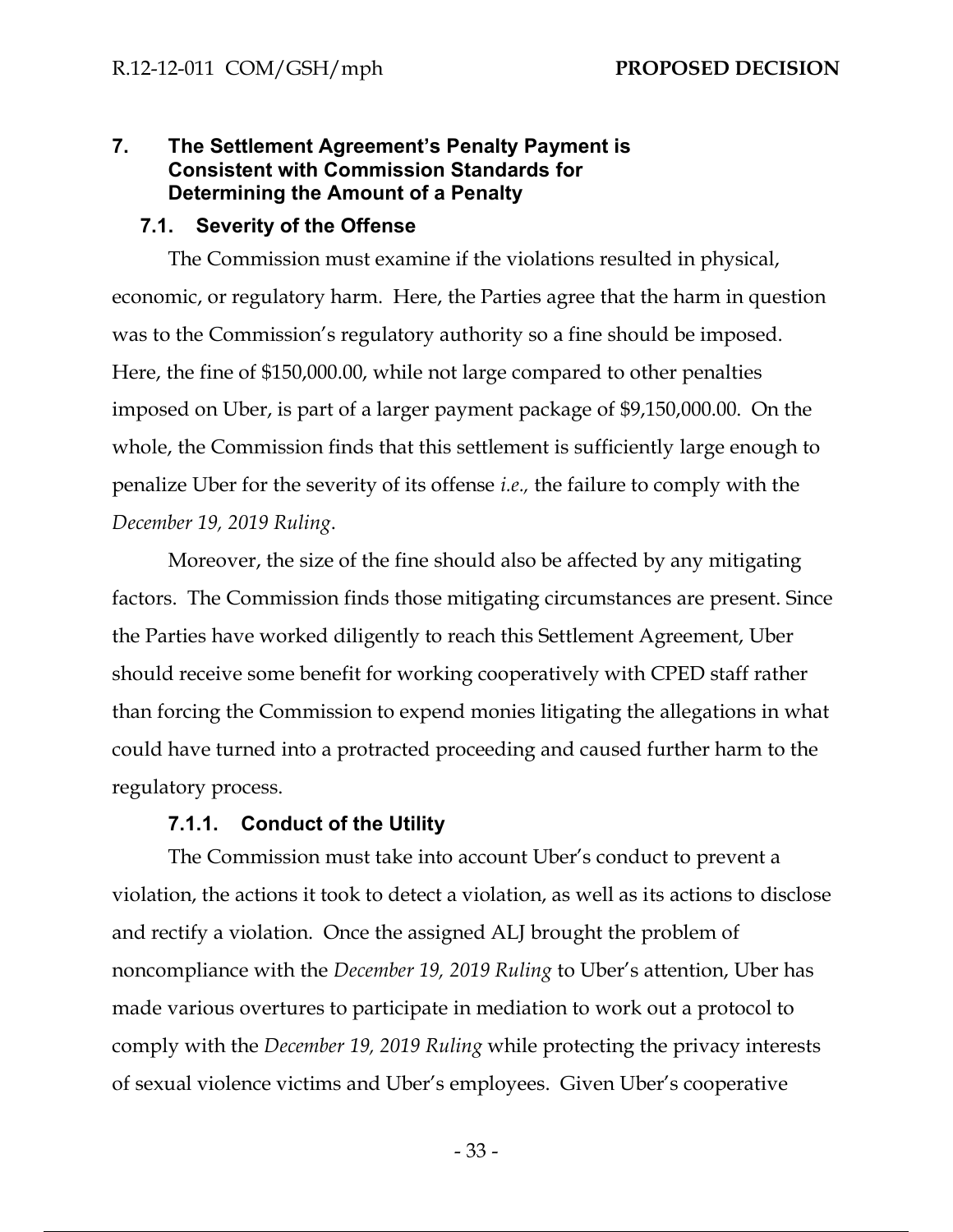efforts in the mediation process, the Commission concludes that the financial settlement agreed to is consistent with Commission standards in determining the size of the fine.

## **7.1.2. Financial Resources of the Utility**

In assessing a fine, the Commission is mindful that the level should be set at an amount that deters future violations but is not so large as to run afoul of the federal constitutional prohibitions against excessive fines. The Commission has determined that a settlement of \$9,150,000.00 is sufficiently large to deter future violations of assigned Administrative Law Judge rulings and, since Uber has agreed to pay this amount, the payment will not constitute an excessive fine.

### **7.1.3. Totality of the Circumstances**

The Commission must consider Uber's conduct in relation to the wrongdoing (*i.e.* did Uber mitigate or exacerbate the wrongdoing) and the impact of the wrongdoing on the public interest. Here, once the problem of Uber's failure to comply with the *December 19, 2019 Ruling* came to light and the OSC was issued, Uber has worked cooperatively with CPED and RAINN in the mediation process to take steps to rectify the problem and to develop a goforward path to ensure compliance. In addition, Uber and CPED's shared common goal to improve transparency in TNC operations will have a positive impact on the public interest.

In sum, the totality of circumstances weighs in favor of the Commission's adoption of the penalty amount.

### **7.1.4. The Role of Precedent in Setting the Fine or Penalty**

Previously, at Section 3.2 of this decision, the Commission reviewed precedent involving penalties and settlements regarding other transportation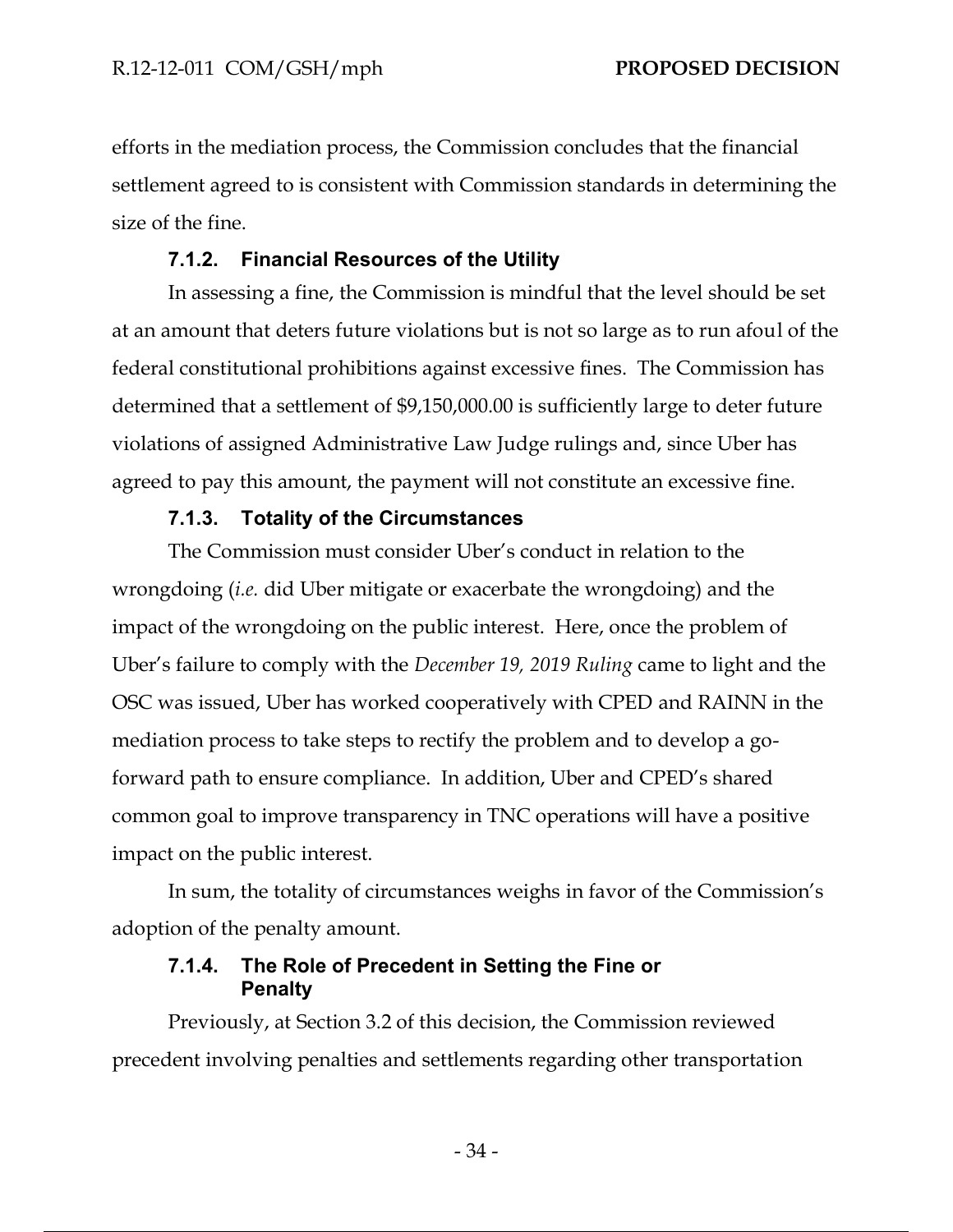providers. We do believe that the size of the fine is appropriate as it is part of a significant settlement amount that Uber has agreed to pay.

#### **8. Conclusion**

The Commission appreciates the effort when parties with disparate and contentious factual and legal positions can reach a settlement. In this instance, the Settlement Agreement advances two important policy goals that the Commission wishes to underscore.

First, Uber's acknowledgement of the Commission's broad authority to protect the public safety by regulating charter-party carriers, like Uber, pursuant to the Public Utilities Code is a refreshing departure from Uber's previous legal positions. When Uber first appeared before the Commission, it claimed to be a software company that provides an IP-enabled information service through a smartphone App and therefore exempt from the Commission's jurisdiction and subject to the 1996 Federal Telecommunications Act.57 The Commission appreciates that Uber has abandoned such arguments and has publicly agreed to comport itself in a manner that recognizes and respects the Commission's duty to regulate TNC operations and to gather information about those operations for the public good.

Second, Uber has publicly agreed to conduct itself in a manner consistent with Rule 1.1 and will "maintain the respect due to the Commission, members of the Commission and its Administrative Law Judges." This Settlement Agreement represents a welcome change to Uber's prior conduct wherein it questioned the authority of the assigned ALJ to ask for information regarding sexual assault and sexual harassment claims, including asking the assigned ALJ

<sup>57</sup> *Uber's Opening Comments* (January 28, 2013), at 5 and 10.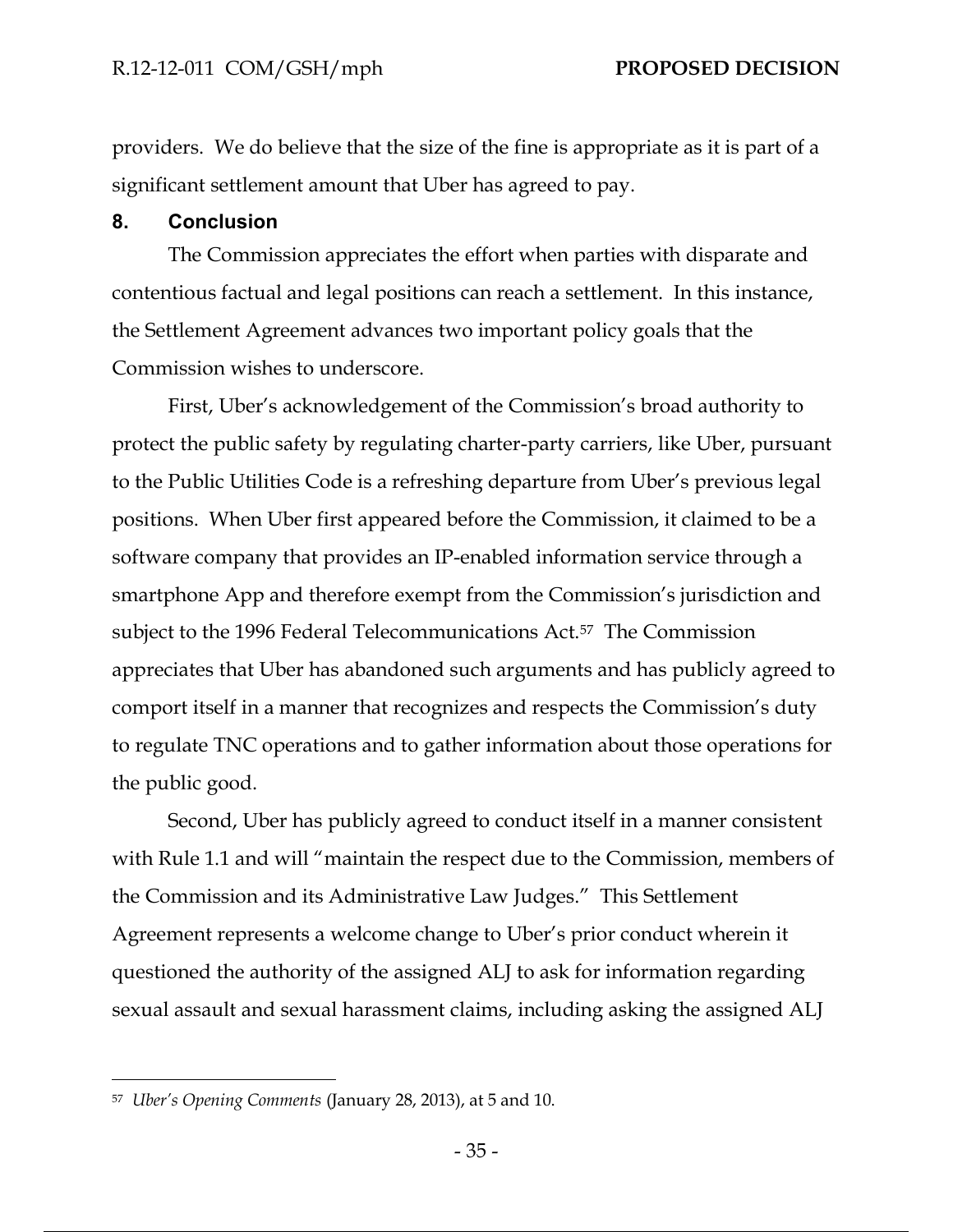to justify why the Commission needed the information before Uber would decide whether it would comply.

#### **9. Comments on Proposed Decision**

The proposed decision in this matter was mailed to the parties in accordance with Pub. Util. Code § 311, and comments were allowed under Rule 14.3 of the Commission's Rules of Practice and Procedure. Comments were filed on \_\_\_\_\_\_\_, 2018, by the following parties \_\_\_\_\_\_\_\_.

### **10. Assignment of Proceeding**

Genevieve Shiroma is the assigned Commissioner and Robert M. Mason III and Debbie Chiv are the assigned Administrative Law Judges in this proceeding. Robert M. Mason III served as the Presiding Officer.

### **Findings of Fact**

1. On December 20, 2012, the Commission opened Rulemaking 12-12-011 to determine the extent and the manner it would assert jurisdiction over and regulate newly formed transportation providers known as Transportation Network Companies (TNCs).

2. On December 5, 2019, Uber, which operates in California as a TNC and as a TCP, released its *US Safety Report* which detailed mainly motor vehicle fatalities, fatal physical assaults, and sexual assault and sexual harassment claims that occurred in 2017 and 2018.

3. The *US Safety Report* raises concerns about the safety of passengers who avail themselves of Uber's TNC operations.

4. The safety of all TNC operations is an issue inherent to this proceeding, making the *US Safety Report* a relevant area of inquiry by the assigned Commissioner and assigned ALJs.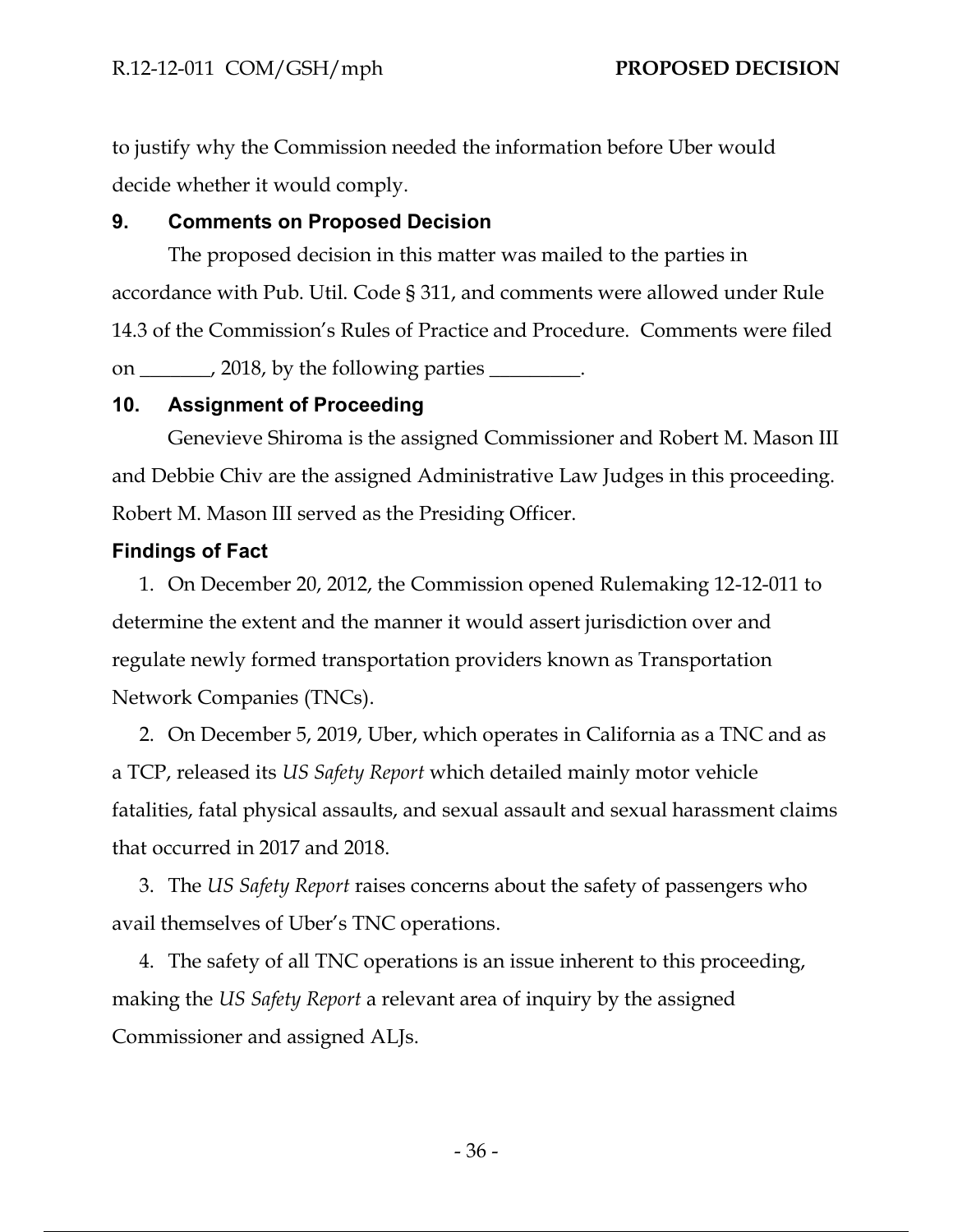5. Uber refused to answer questions 1.1., 1.2., 1.4., 2.4.1., 2.4.2., 2.4.3., and 2.4.4. from the *December 19, 2019 Ruling*.

6. Uber refused to submit the information responsive to Questions 2.4.1., 2.4.2., 2.4.3., and 2.4.4. under seal as required by the *January 27, 2020 Ruling*.

7. Uber has the information in its possession to answer questions 1.1., 1.2., 1.4., 2.4.1., 2.4.2., 2.4.3., and 2.4.4., from the *December 19, 2019 Ruling*.

8. Uber called one of the contributing authors of the *US Safety Report*, Tracey Breeden, to testify during the September 1, 2020 Evidentiary Hearing.

9. The September 1, 2020 Evidentiary Hearing was open to the public via telephone bridge. During the Hearing, Uber renewed its request for mediation.

10. On February 21, 2021, the presiding officer granted Uber's request for mediation. CPED, Uber, and RAINN (the Parties) engaged in mediation which involved extensive efforts over approximately three months (April to June 2021).

11. Parties entered into a Settlement Agreement on July 15, 2021. As part of the Settlement Agreement, Uber agreed to pay a \$150,000 fine and \$9 million in Safety Settlement funding.

#### **Conclusions of Law**

1. It is reasonable to conclude that all issues in this proceeding against Uber with respect to its refusal to comply with the *December 19, 2019* and *January 27, 2020 Rulings* are encompassed by, and resolved in the Settlement Agreement.

2. It is reasonable to conclude that the parties to the Settlement Agreement are all of the active parties in the adjudicative track of this proceeding.

3. It is reasonable to conclude that the Parties are fairly reflective of the affected interests.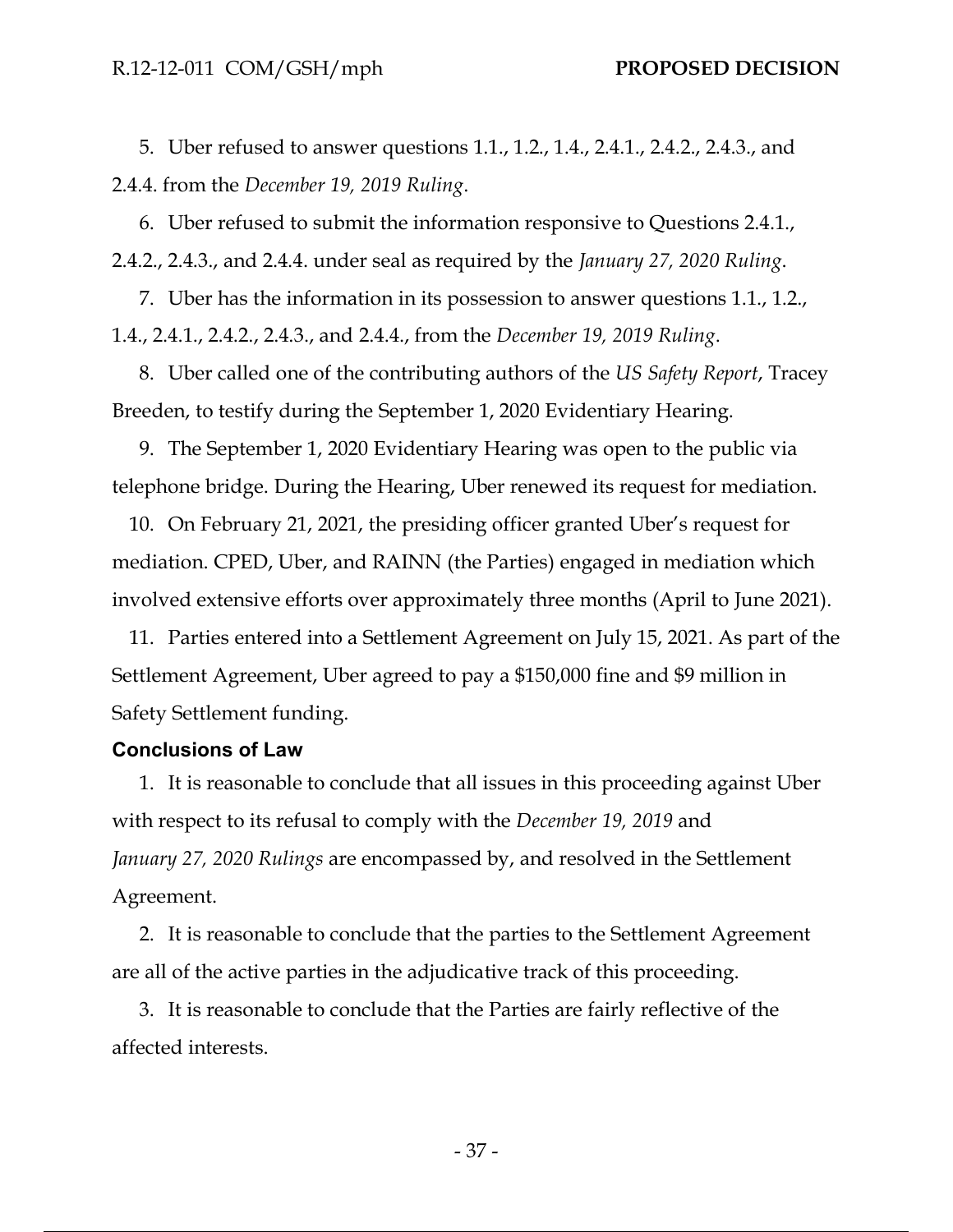4. It is reasonable to conclude that no term of the Settlement Agreement contravenes statutory provision or prior Commission decisions.

5. It is reasonable to conclude that the Settlement Agreement is reasonable in light of the record, is consistent with law, and is in the public interest and should be approved.

6. It is reasonable to conclude that the payment of \$9,150,000.00 should be approved as it satisfies the criteria for the imposition of penalties or fines set forth in D.98-12-075.

### **ORDER**

#### **IT IS ORDERED** that:

1. The Settlement Agreement between the Consumer Protection and Enforcement Division, Uber Technologies, Inc., and the Rape, Abuse & Incest National Network, Inc., attached hereto as Attachment A (the Joint Motion and Settlement Agreement), is approved. The provisions from the Settlement Agreement covering the timeline and confidentiality of Uber's responses, data terms, future data requests, and previously submitted annual reports, are incorporated into this Ordering Paragraph by reference.

2. Uber Technologies, Inc. (Uber) shall make one lump sum payment of \$150,000.00 by check, money order, or other form of payment acceptable to the Commission, payable to the California Public Utilities Commission (Commission), and mailed or delivered to the Commission's Fiscal Office at 505 Van Ness Avenue, Room 3000, San Francisco, CA 94102, within 30 days of the effective date of this decision. Uber shall write on the fact of the check or money order "For deposit to the General Fund pursuant to Decision\_\_\_\_\_\_\_\_\_."

3. Uber Technologies Inc. shall deposit with the Commission, within 30 days of the effective date of this decision, one lump sum payment of \$9,000,000.00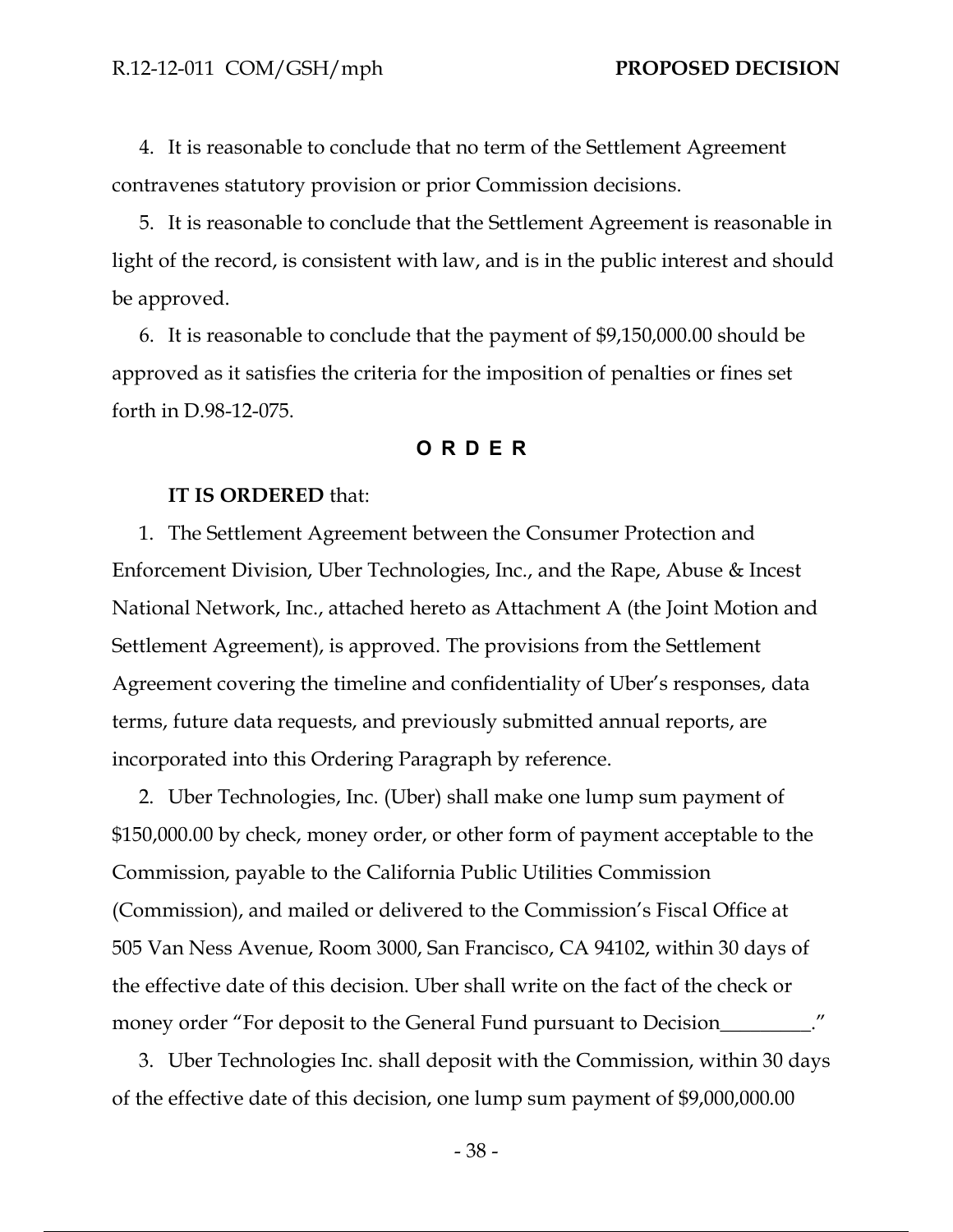(Nine Million Dollars) in funding to support safety initiatives (the Safety Settlement Funds). The Commission's Fiscal Office will receive the \$9,000,000.00 payment, subject to the following conditions:

*a.*The Commission's Fiscal Office will create a Special Deposit Fund to receive the Safety Settlement Funds. If the Special Deposit Fund is not established within thirty days of Commission approval of this Agreement, Uber will deposit the \$9 million payment into a separate, temporary bank account administered by Uber, and provide Consumer Protection and Enforcement Division with documentation of the deposit into the account upon creation and current balance statements upon request.

*b.*The temporary bank account shall be a separate and dedicated account where the \$9 million payment will be deposited and subject to the following restrictions:

*i.* Uber shall restrict access to the funds in this account. Once deposited, funds shall only be disbursed for the purpose of transferring the total balance of the account into the Special Deposit Fund. The Director of the Consumer Protection and Enforcement Division shall provide authorization to Uber in a letter, or scanned electronic copy of a letter, authorizing Uber to direct the bank to transfer the funds to the Special Deposit Fund. The letter shall provide specific directions to complete the transfer.

*c.* The period of availability for these funds is 5 years from the establishment of the Special Deposit Fund, which may be extended upon approval by the Department of Finance.

> *d.* The Special Deposit Fund shall accrue interest according to standard State practice. Accrued interest will be added to the total balance of funds distributed in accordance with this Agreement.

*e.* Disbursement of the Special Deposit Fund shall be directed by the Director of the Consumer Protection and Enforcement Division according to the funding designations in this Agreement.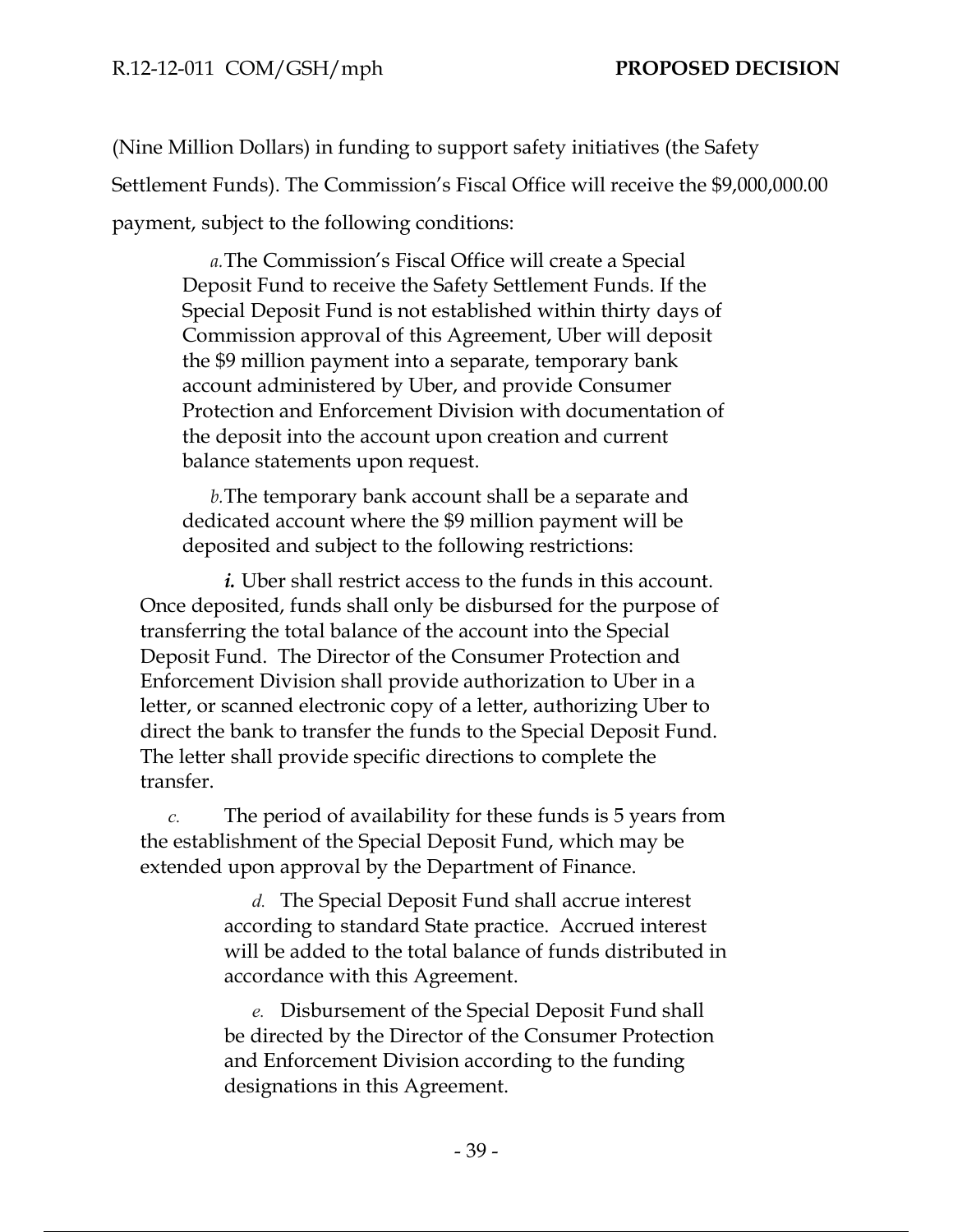*f.* If any of the funding designations set forth in this Agreement are unavailable for administrative or technical reasons, the Commission shall identify and redirect funds as appropriate and consistent with the stated objectives of this Agreement*.* 

4. \$5,000,000.00 (Five Million Dollars) of the Safety Settlement Funds shall be transferred to the California Victim's Compensation Fund for the compensation of victims of sexual violence and violence. If the California Victim's Compensation Fund has a fund or can create a fund that provides compensation to victims of sexual violence and violence that occurred in the passenger carrier industry, the five-million-dollar transfer will be designated for that fund. Disbursement of these funds shall be prioritized and transferred as soon as reasonably practicable.

5. Up to \$1,000,000.00 (One Million Dollars) from the Safety Settlement Funds shall be used to pay for industry-wide education, outreach, and training on all forms of violence, including sexual violence, for the passenger carrier industry, including Transportation Network Companies. A portion of these funds may go towards immediate education, outreach, and training efforts and a portion may be reserved for education, outreach, and training efforts following the completion of Section E.4.b of the Settlement Agreement.

6. Up to \$3,000,000.00 (Three Million Dollars) from the Safety Settlement Funds shall be used for (1) an evaluation, informed or conducted by industry experts, of the California Transportation Network Company industry's existing protocols and practices for classifying and reporting violence, including sexual violence, and (2) the development and recommendation of industry-wide best practices, informed or conducted by industry experts, for receiving, reporting, and responding to complaints of violence, including sexual violence. The